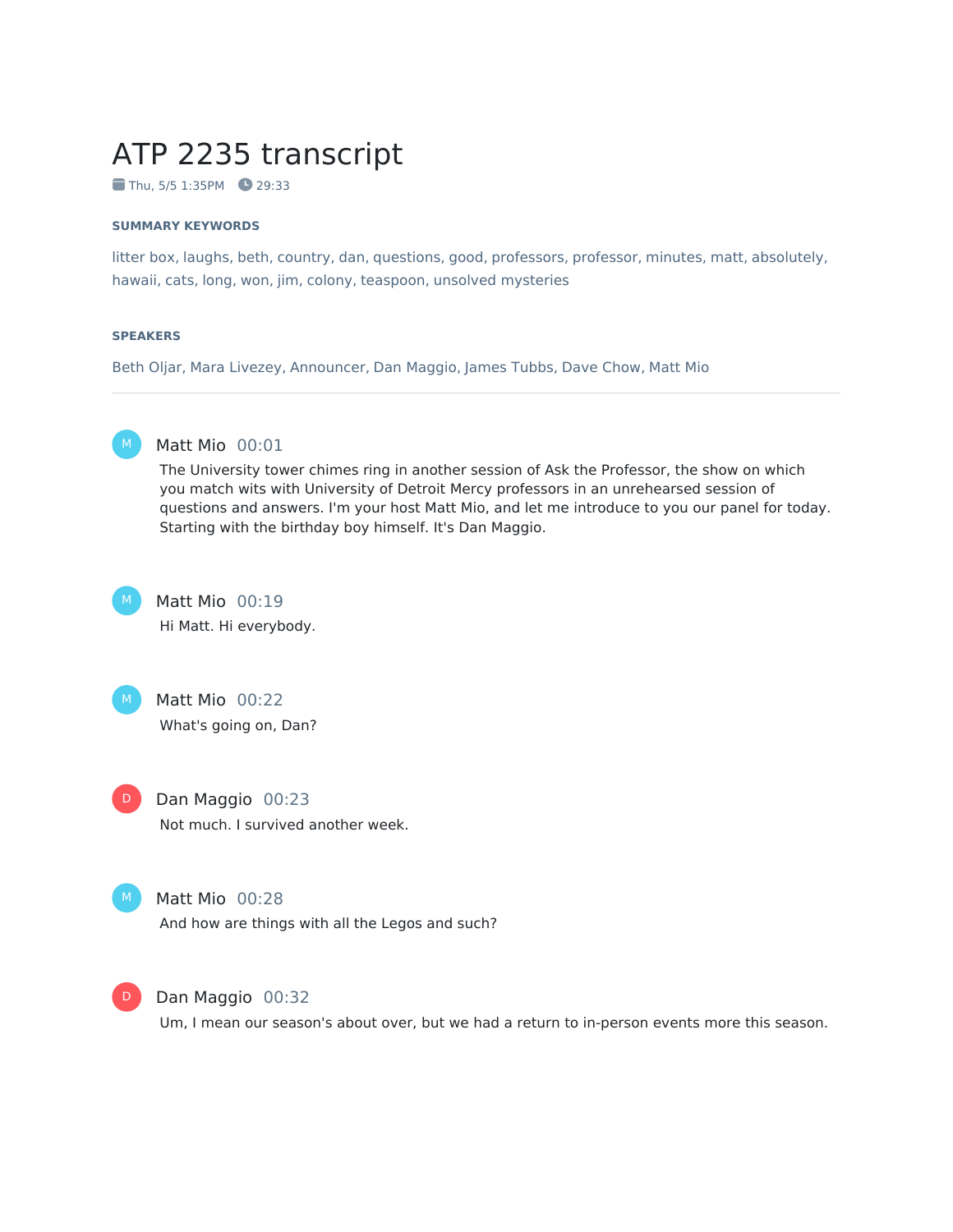Matt Mio 00:39 Right. M

> Dan Maggio 00:39 and I'll be going to the championship in Houston.



D

# Matt Mio 00:54

That's awesome.



# Beth Oljar 00:55

They should have good food though, because Top Chef is in Houston this season. So yeah, that's one of the good food cities. So I hear.



# Dan Maggio 01:02

Yeah, but it's - it's, you know, the venue catered food.



Beth Oljar 01:05 Oh, well. Yeah.



# Matt Mio 01:07

You can slip out every once in a while and get some barbecue or something.



# Dan Maggio 01:10

I will bring some fruit and granola bars.



#### Matt Mio 01:14

Continuing around the horn, Professor Beth Oljar is here with us today. We thought that we lost you there for a sec, Beth, so I'm glad you came back.

Beth Oljar 01:22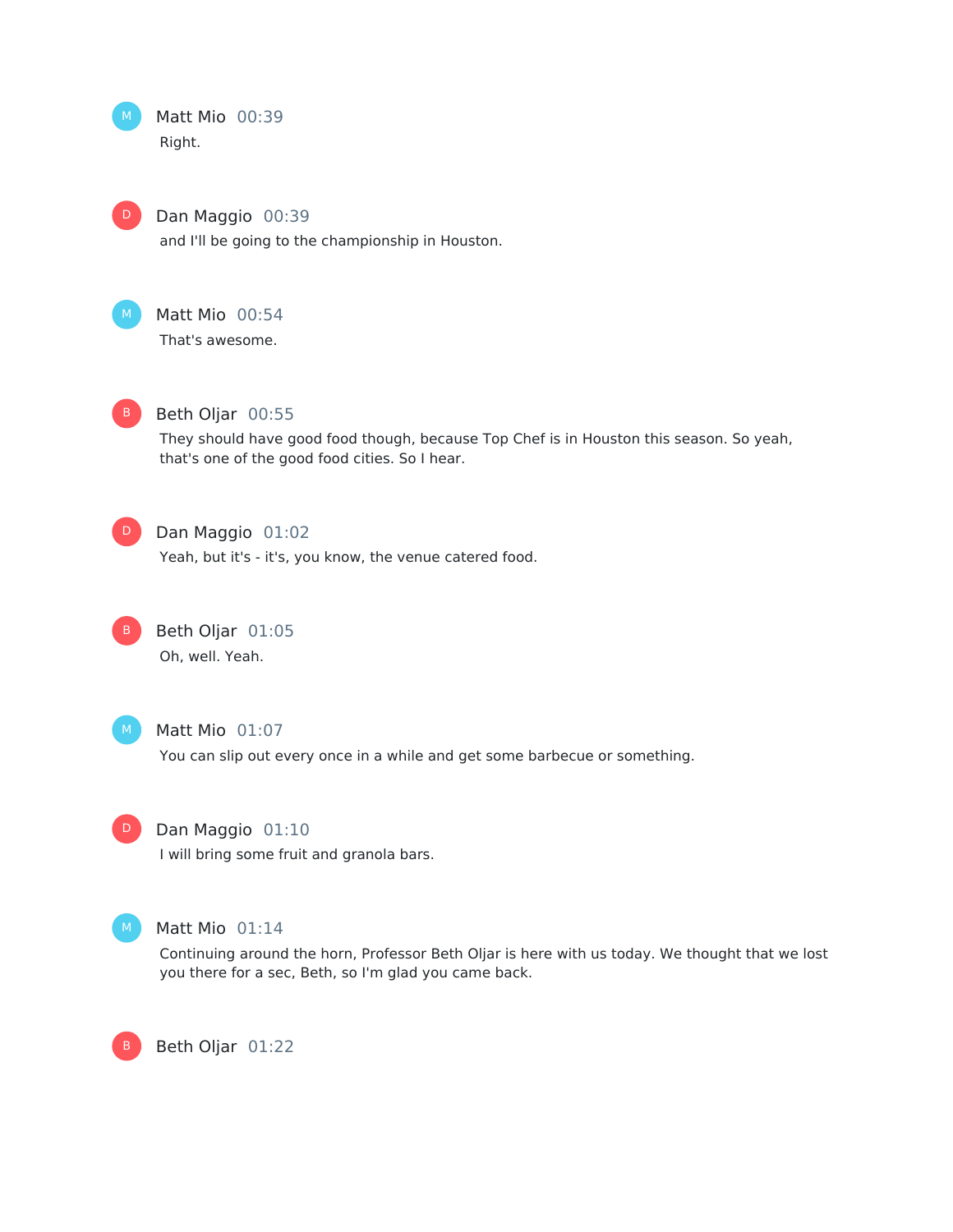I just had to hit the litter box. Sorry,



Matt Mio 01:25

Roger that. (Laughs) That could be construed so many different ways.

Dave Chow 01:31 You clumped well. D

Matt Mio 01:32

I mean, I'm there are litter boxes in your home. So you know -



Beth Oljar 01:36

There are. Many, in fact. Yes. You're supposed to have one more litter box than you do cats.

Matt Mio 01:42 Really?

> Beth Oljar 01:43 So I'm supposed to have four, but we don't.

Matt Mio 01:46 Mm-hm. Okay.

Beth Oljar 01:48 Wait, no. Yes, we do.



Beth Oliar 01:52 B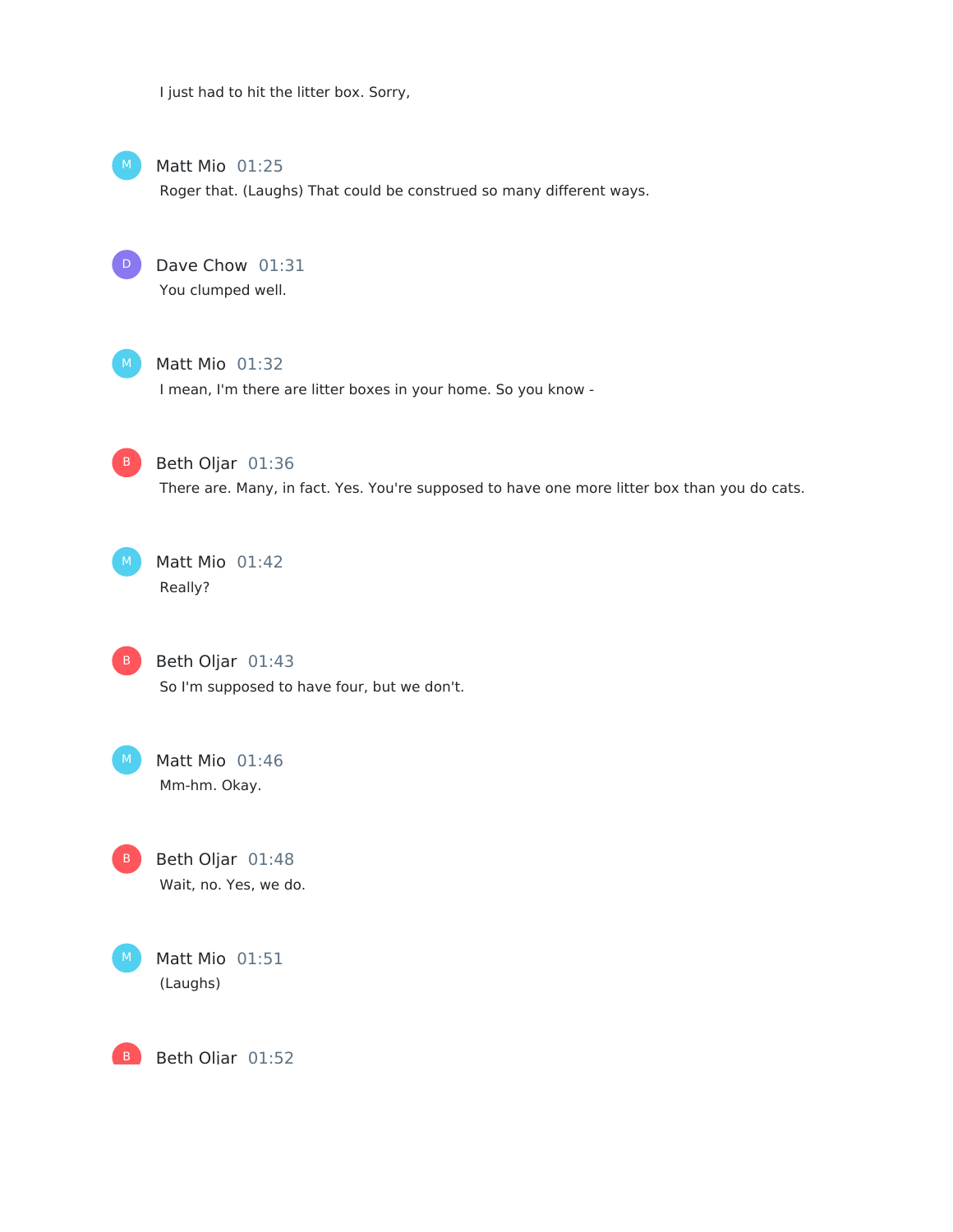$\mathcal{B}=\mathcal{B}$ Well, Drew cleans them, you know.

Matt Mio 01:56 Nice. M



### D Dan Maggio 01:58

You brokered a good deal when you came up with that arrangement.



B Beth Oljar 02:01

He does the laundry and the dishes and -

Dave Chow 02:04 Man! D



# Matt Mio 02:05

Pretty nice. Professor Mara Livezey is also here with us today. I'm wondering, where did the litter box plus one - where did that does that math come from?



# Mara Livezey 02:15

You know, I don't actually know. But you know, cats are so particular that like, they have one litter box for the pee and one litter box for the poop and one just for fun. So that must be it.



Dave Chow 02:29 The vacation litter box?

Mara Livezey 02:31 The vacation litter box.  $M$ )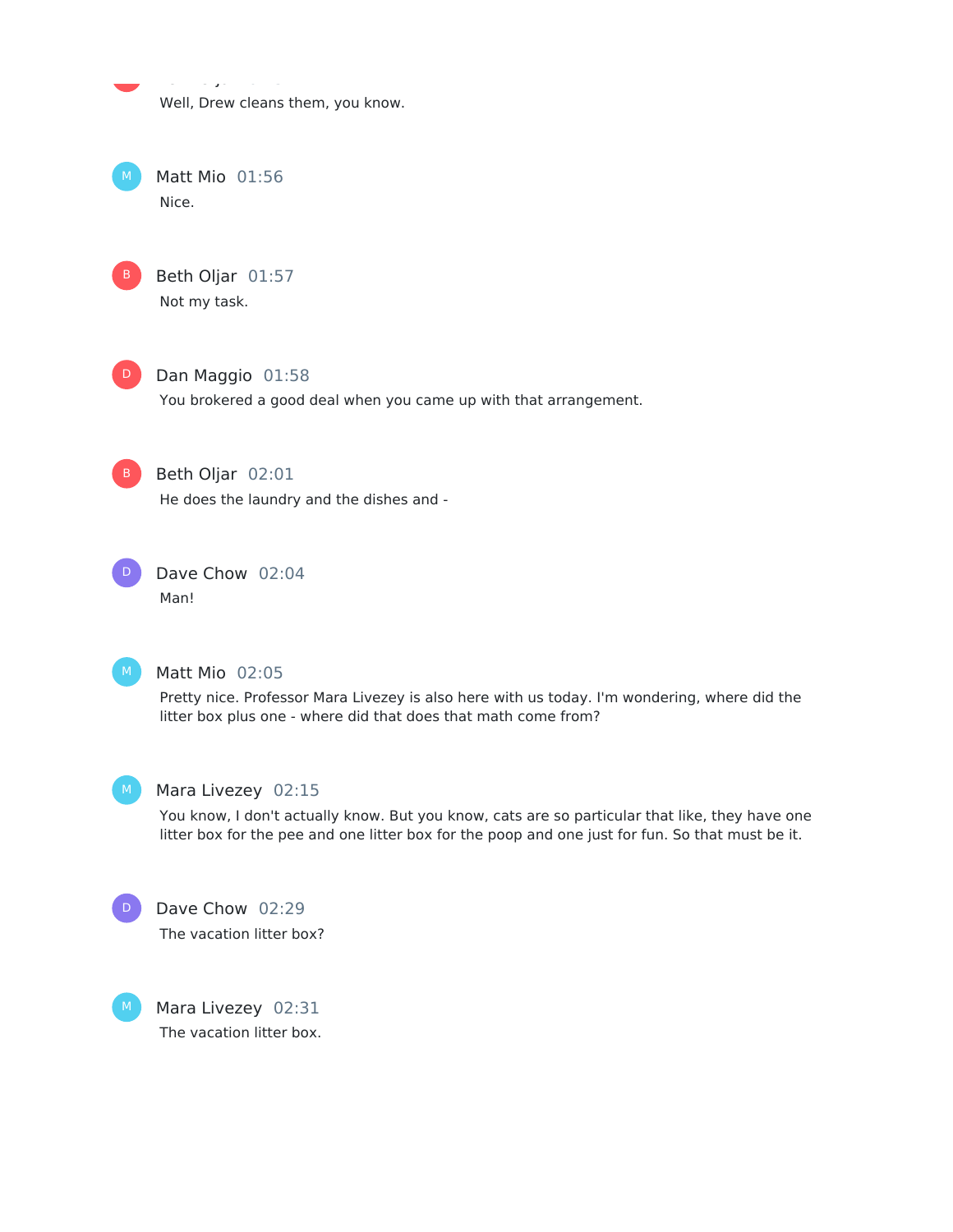

#### Matt Mio 02:34

One just for fun. I'm like, trying to think, just like - scratching around, throwing their little -

Matt Mio 02:39

They do sometimes. It's like "poof!"



# Mara Livezey 02:42

I'm like, "What are you doing?"





#### Matt Mio 02:44

That's so funny. I've never heard this before, because I've never really been around cats in my life. So that's -



# Mara Livezey 02:50 They're weirdos.



# Matt Mio 02:51

You can have some little weirdos.



#### Beth Oljar 02:53

They like to throw that litter around. Yeah.



#### Matt Mio 02:57

Dave Chow was also here with us today. Zero litter boxes at his home, if I remember correctly.



Dave Chow 03:02

Yes. Zero litter hoves. No more nets.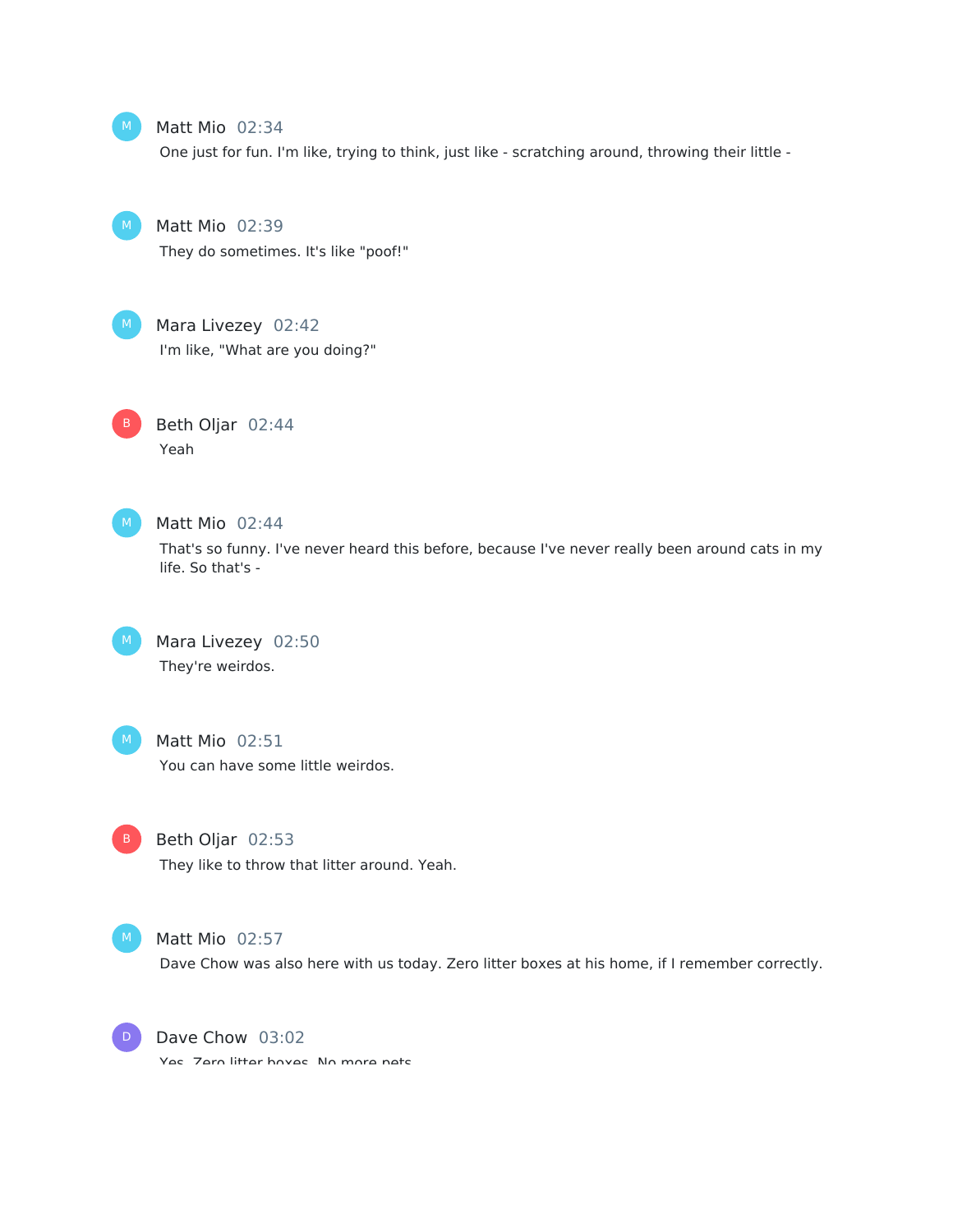

#### Matt Mio 03:05

Yeah, but you got lots of plants.



# Dave Chow 03:09

Let's not talk about that one. Marcy is getting the garden going in a couple of weeks too, so.



# Matt Mio 03:14

Ooh, It's gonna be exciting.



# Dave Chow 03:16

We're gonna have more dirt than grass this year, I think. We're also having an addition put on the back of the house too. So -

Beth Oljar 03:22 Oh, neat.  $\vert$  B  $\vert$ 

Dave Chow 03:23 Construction time. D



# Matt Mio 03:25 Sounds great. We all love it.



Dave Chow 03:27 So much for sleeping in.



#### Matt Mio 03:30

Not a problem, we'll be able to handle it. And of course we are joined, last but not least, by Jim Tubbs.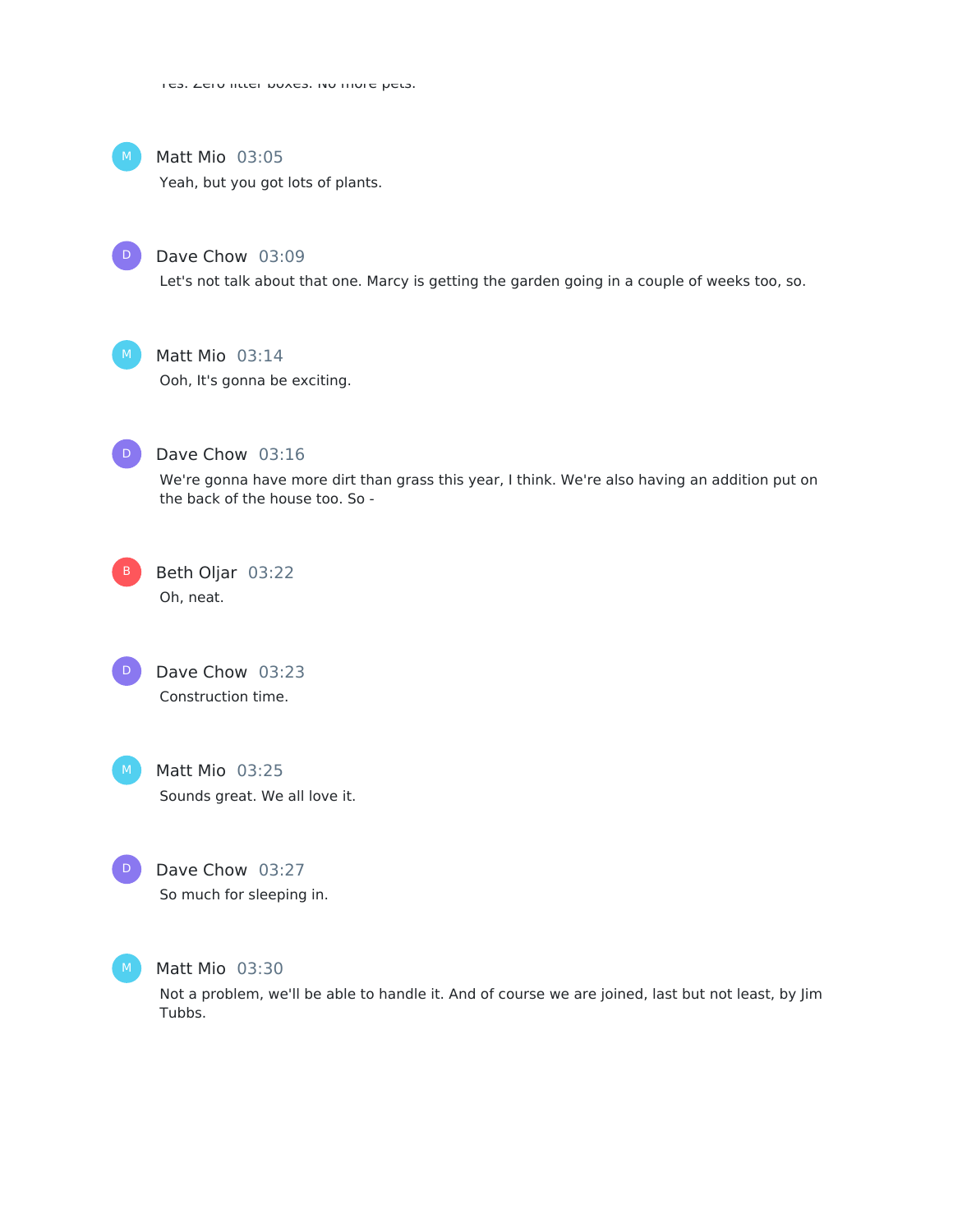#### James Tubbs 03:36

Hello. Hello. How are you?



#### Matt Mio 03:38

Hello. Hello. So what's going on in your world, Jim, now that you've conquered the Pacific, specifically by - Wait, you said the flight back from Hawaii. So you went to LA. That was the overnight one?



# James Tubbs 03:52

The overnight flight was - yeah - into LA and arrived there like 4:30 in the morning and then at a 7:30 or something flight here.



Beth Oljar 04:00

It's a good six hours from the West Coast.



James Tubbs 04:03 Yeah.





#### Matt Mio 04:04

Yeah, sure. So. So anyway, yeah. What's next for you after conquering Hawaii?



#### James Tubbs 04:09

Well, actually in June, all of my siblings and their spouses and I are going on a Seine River cruise a Viking Cruise -



Matt Mio 04:20 Whoa!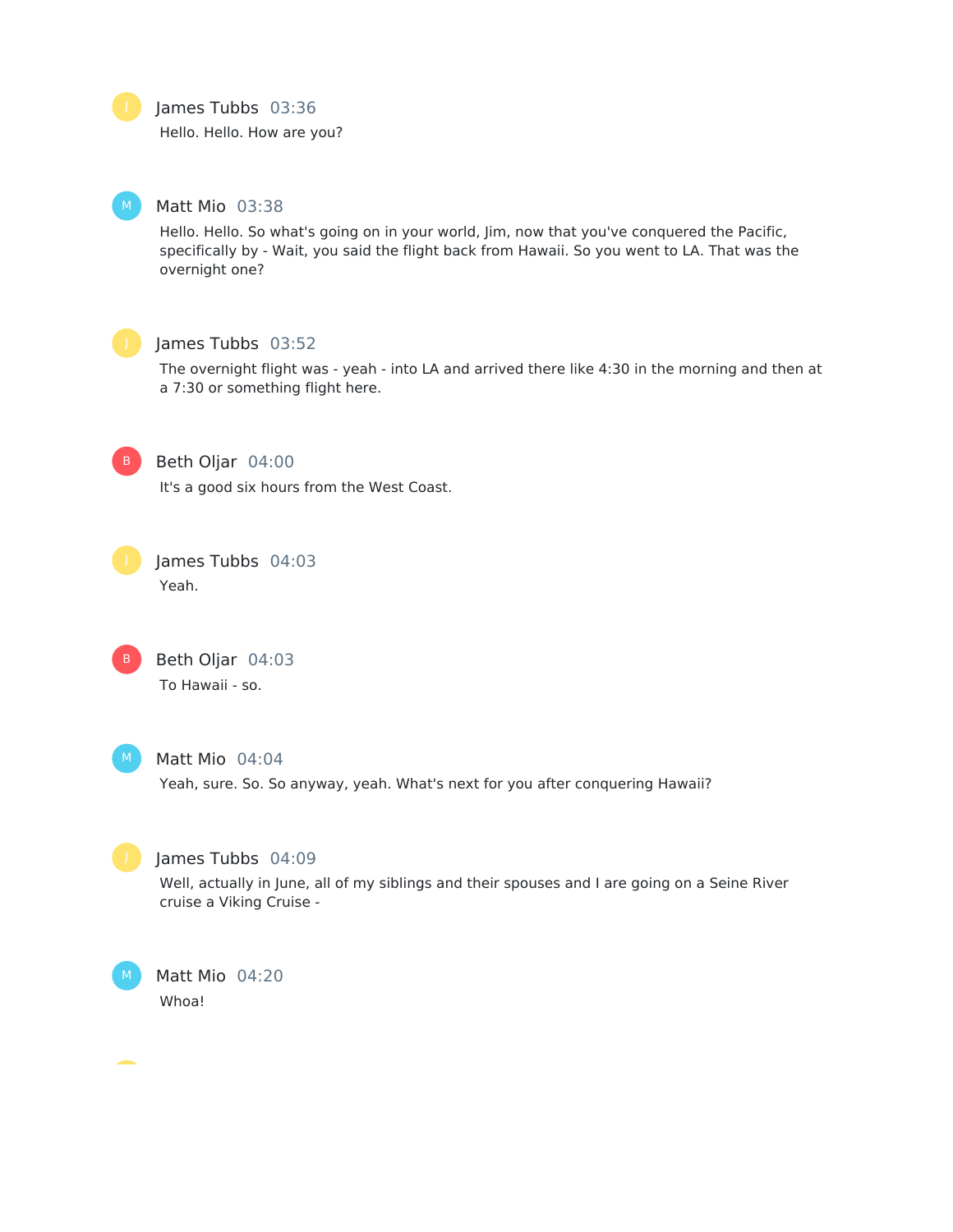#### James Tubbs 04:21

from Paris, up to Shivani and Charles and up to La Havre and then over to the Normandy cemeteries. And then we'll work our way back down to Paris. So it starts and ends in Paris.

#### Beth Oljar 04:35

Oh, wow.

# Beth Oljar 04:36

But then after that, my younger brother and I are going to fly to Prague for three days, and then Vienna for three days before coming home.



B

B

#### Matt Mio 04:47

You're given Rick Steves a run for his money here, man.



# James Tubbs 04:51

I'm using Rick Steves' DVDs, you know, to figure out some things to do at these places.

# M

#### Matt Mio 04:56

That's so cool. Very, very cool stuff. Folks: This is a program where you can send us questions regarding anything. If you stump the panel, you win a prize. You can send us the questions in a number of ways, emailing us at ATP at UDMercy.edu. Find us on Facebook and Instagram, or listen on your favorite smart speaker by asking it to play Ask The Professor at University of Detroit Mercy. When last we had the Superfriends together, we were finishing up a set of questions from Kymberleigh Richards. Some interesting counting numbers, and there's just a couple questions left, and they're pretty fun. So let's give it a whirl. How many windows professors - are in the Empire State Building?





Beth Oljar 05:34 It'd be better to have none. But -

M

Mara Livezey 05:36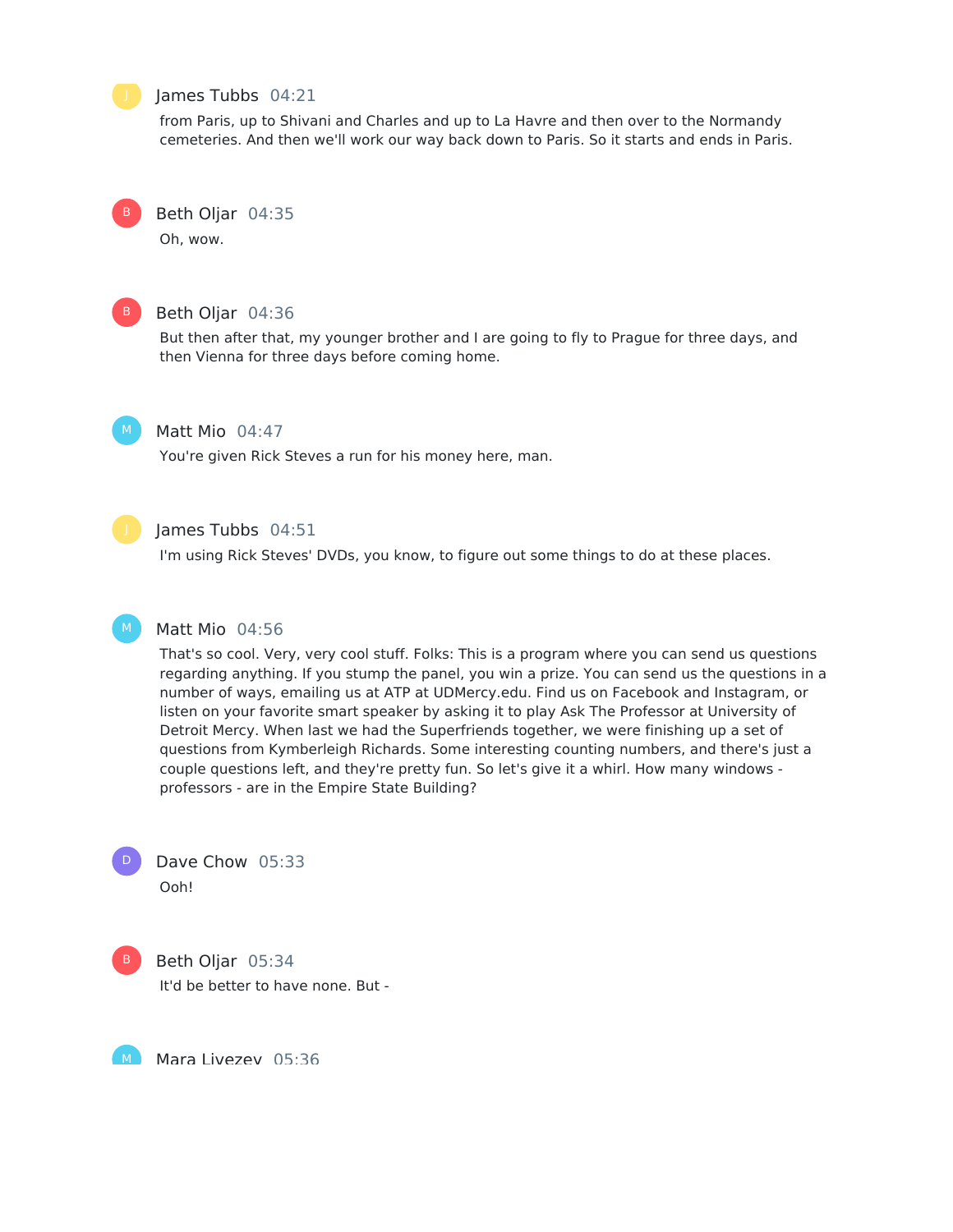Mara Livezey 05:36 How many floors? M



D Dan Maggio 05:38

How many floors are there? 100 and something?



Dave Chow 05:40 No



Matt Mio 05:41

You know, it doesn't say the number of floors here, but it gives this as the clue - that there are 73 elevators -



Dave Chow 05:49 Yeah





Dave Chow 05:52 I've been up that thing a dozen times. I don't -

Mara Livezey 05:55 100,000 windows.



Mara Livezey 05:58 (Laughs) Okay M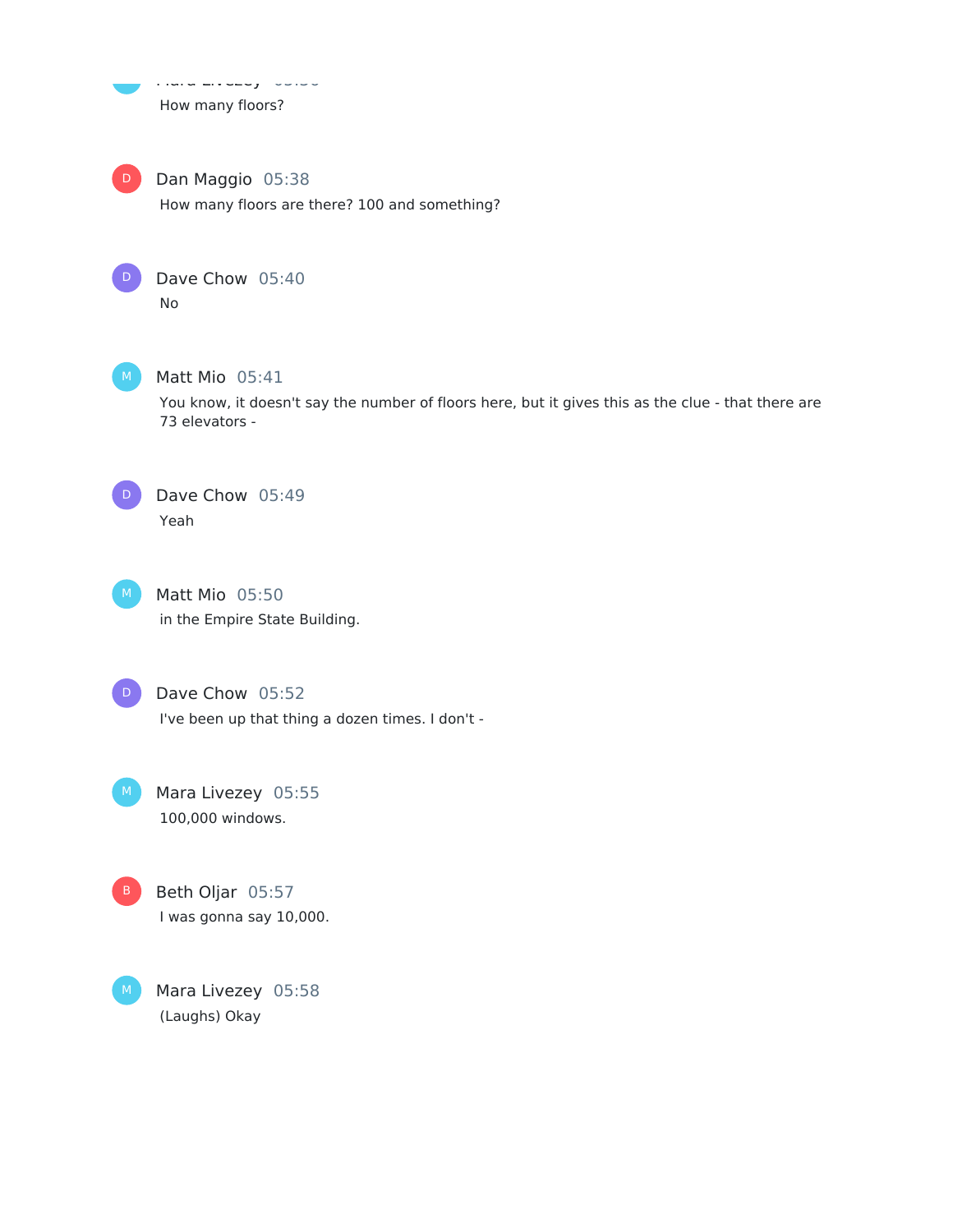

#### Matt Mio 06:00

So, it's more in the 10,000 range that is in the 100,000 range.



James Tubbs 06:04



# Beth Oljar 06:06

That sounds like a good number. I like it.



# Matt Mio 06:08

It's still a little high. It's 6,514 windows. It's a lot of windows.



James Tubbs 06:14 Oh!

Mara Livezey 06:15 I overshot.  $\mid$  M  $\mid$ 



# James Tubbs 06:16 It is a lot of windows

Dave Chow 06:17 It's job security.  $\mathsf D$ 



# Matt Mio 06:19

Yep. I love these comparisons - because, of course, we're in a world where everybody's pretty obsessed with inflation. The Skyscraper costs basically \$41 million to generate the first time around, which if we scaled up to 2022 dollars, it would be \$572 million, over half a billion dollars to be able to generate the same thing. Yep.

D Dave Chow 06:40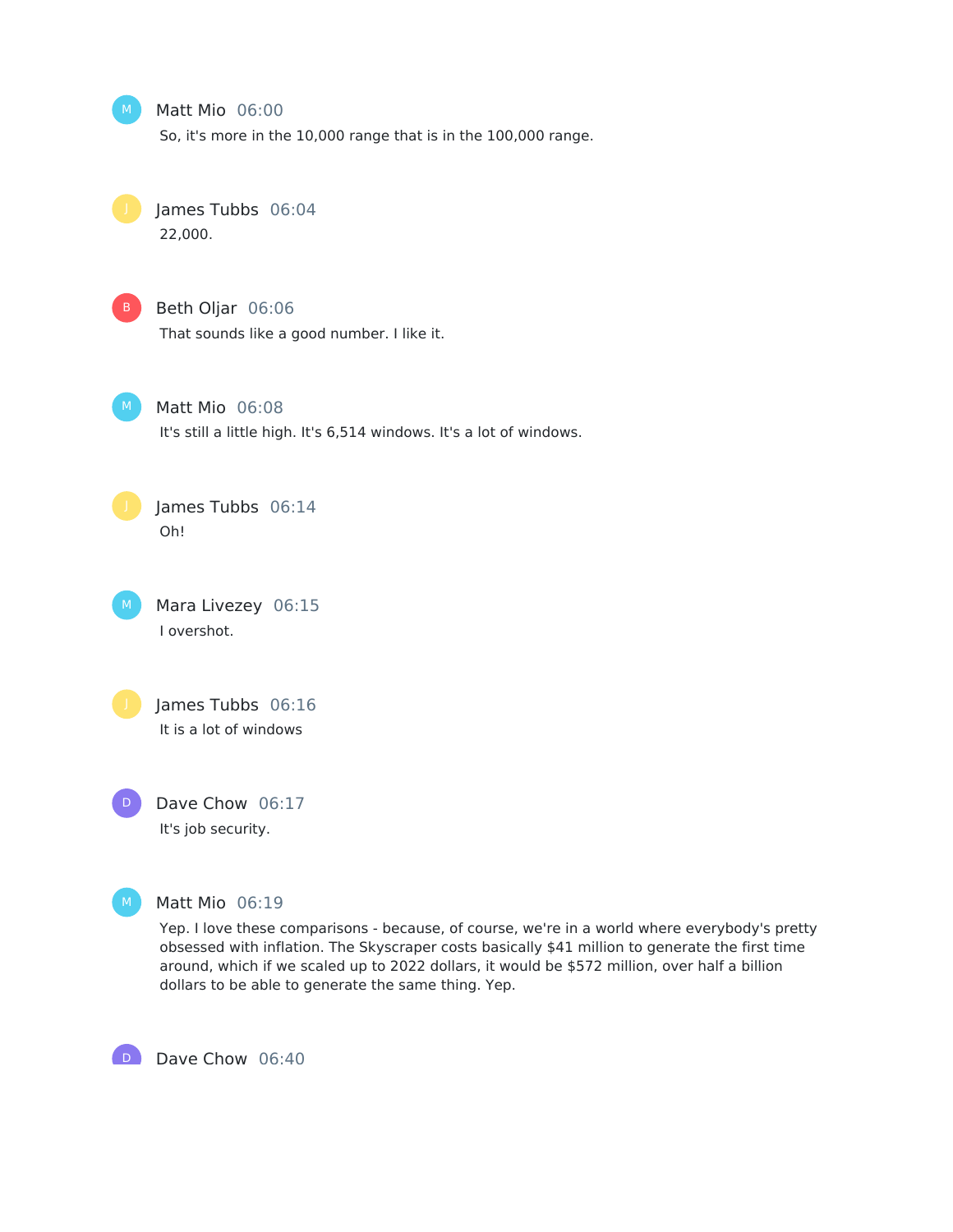And how do you wash all those windows?

Matt Mio 06:42 Don't even get me started

Dave Chow 06:40

James Tubbs 06:44 I'm glad I don't have the job.

Beth Oljar 06:46 Yeah, me too.



D

Dave Chow 06:48 It's security.



# Matt Mio 06:49

So the longest possible period of time that a solar eclipse can last will happen again - I know you've got your calendar circled on the 16th of July 2186. Till then, how long is that?



Dave Chow 07:05 Huh?



#### Matt Mio 07:06

How long is the longest possible solar eclipse? The next one will be July 16, 2186.



# Dan Maggio 07:14 Jeff would know this,

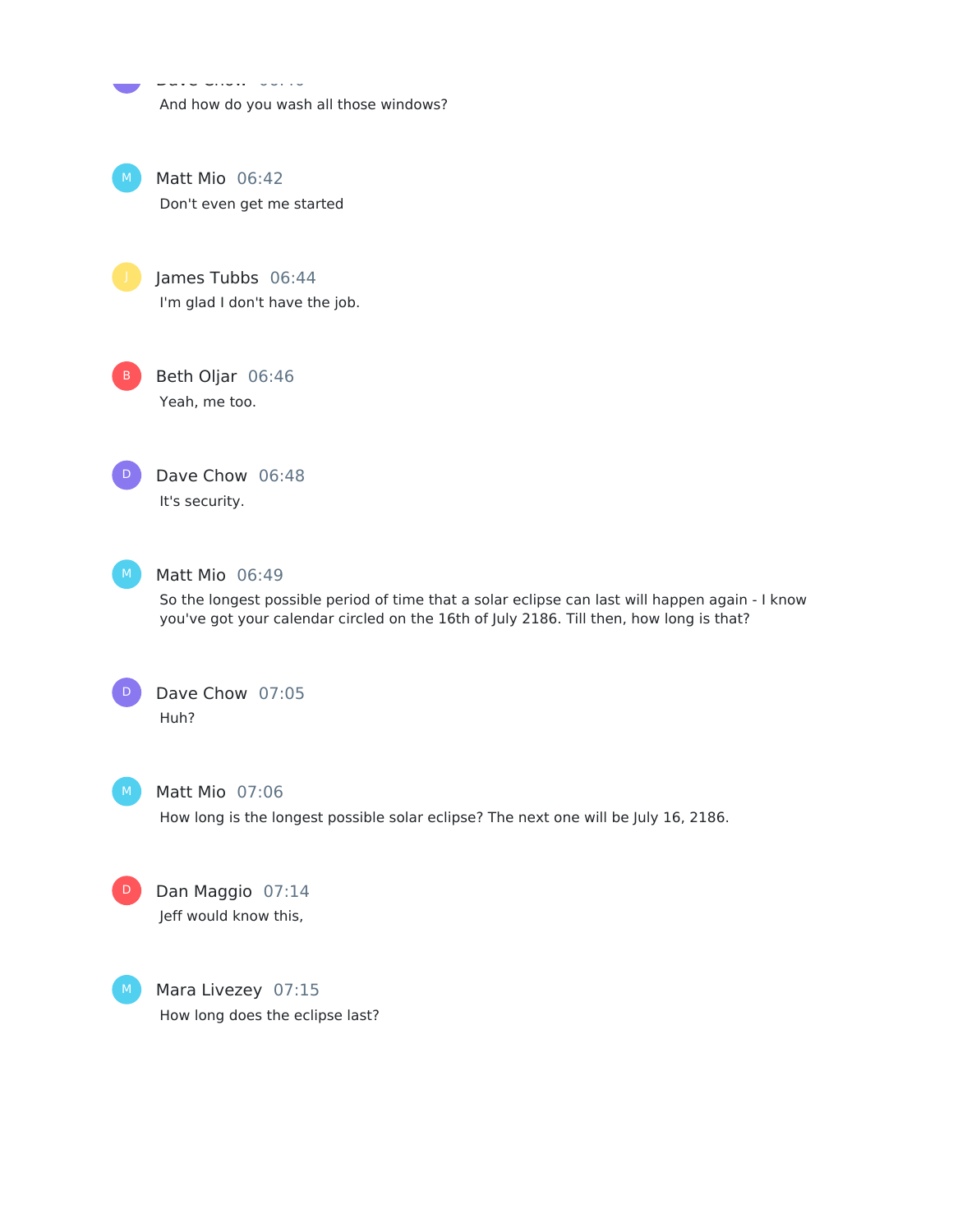Matt Mio 07:18 Mm-hm.



Dave Chow 07:18

Or how long between the next -



# Dave Chow 07:20

No, it's actually how long the eclipse itself lasts



D Dan Maggio 07:24 Three and a half minutes.



M Mara Livezey 07:25 Like - 10 minutes?



James Tubbs 07:27

No, I don't think it's that many. I think it's about four or five.



# Matt Mio 07:30

It says here the longest possible duration is seven minutes and 32 seconds. And I think it has something to do with the old adage about "it takes the sun like eight minutes to get here - to go 93 million miles or so." Something like that.



Okay. All right. I'll buy that.



D

# Dave Chow 07:45

The other way around, of course, with the lunar eclipse - that can last approximately 11 minutes long - for whatever cosmological reason.

**Julie 1 Iames Tubbs** 07:54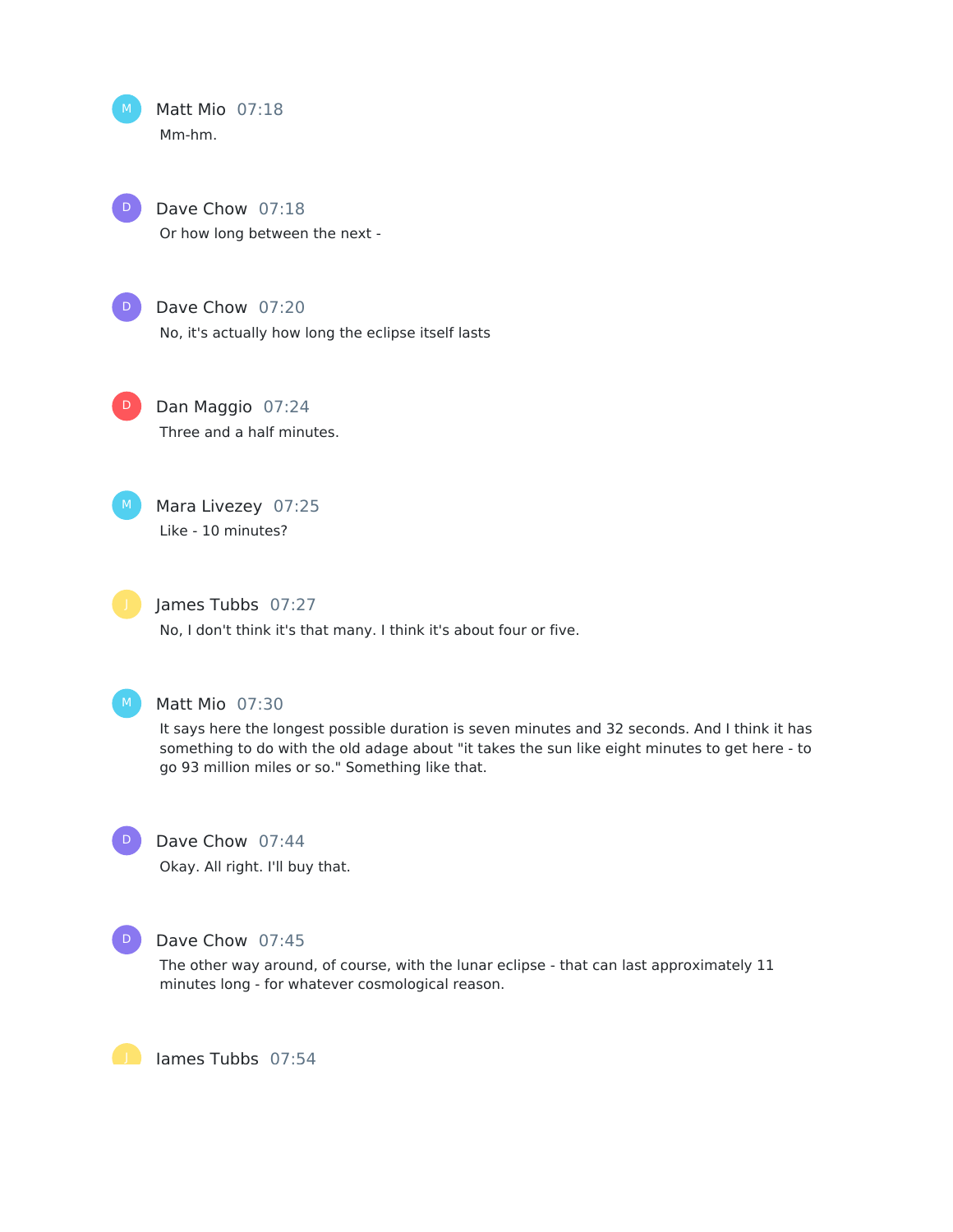j james Tubbs operations of Well, it's a lot smaller. Matt Mio 07:56 Yeah. James Tubbs 07:56 So when it's in a shadow, it can stay in there longer. Matt Mio 07:59 Mm-hm. M Mara Livezey 08:00 Did anyone see the Eclipse a couple years ago?  $M$  Matt Mio 08:03 I remember that. It was in August, right? M Mara Livezey 08:06 Yeah, it was - I had to drive a couple hours south in Illinois. It was awesome. M Matt Mio 08:11 Oh, that is. That's cool. Dave Chow 08:12 I had a couple of friends do that too. They followed it around the country. Mara Livezey 08:15 Cool.  $\Box$ 

Dave Chow 08:15

**D**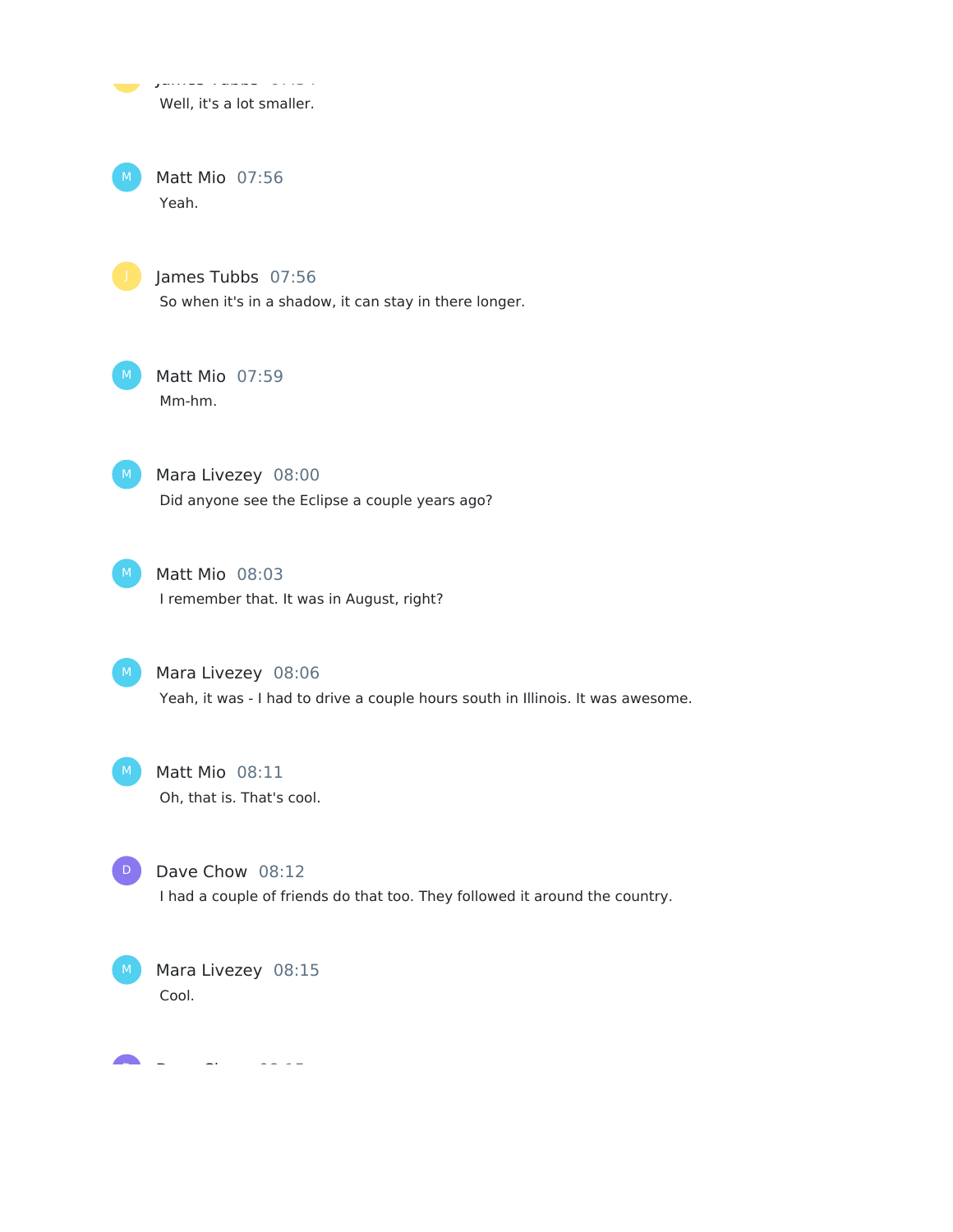

 $M$ 

# Matt Mio 08:16

Just a couple more here. Pretty interesting. I believe we all know the song - quote unquote - the tune Taps. How many notes are actually sounded in Taps if it's played from start to finish?

 $M$ )

Mara Livezey 08:29 Like six

Beth Oljar 08:32 Ten  $\vert$  B

James Tubbs 08:33 I think five

 $D$ 

Dave Chow 08:35 Isn't it just one - just kind of like droned out?



Matt Mio 08:39 No

Dan Maggio 08:39 There's at least three.  $D$ 



Matt Mio 08:41 There's at least three. That's a good start.

Dave Chow 08:43 All right. Shows how musically gifted I am.  $D$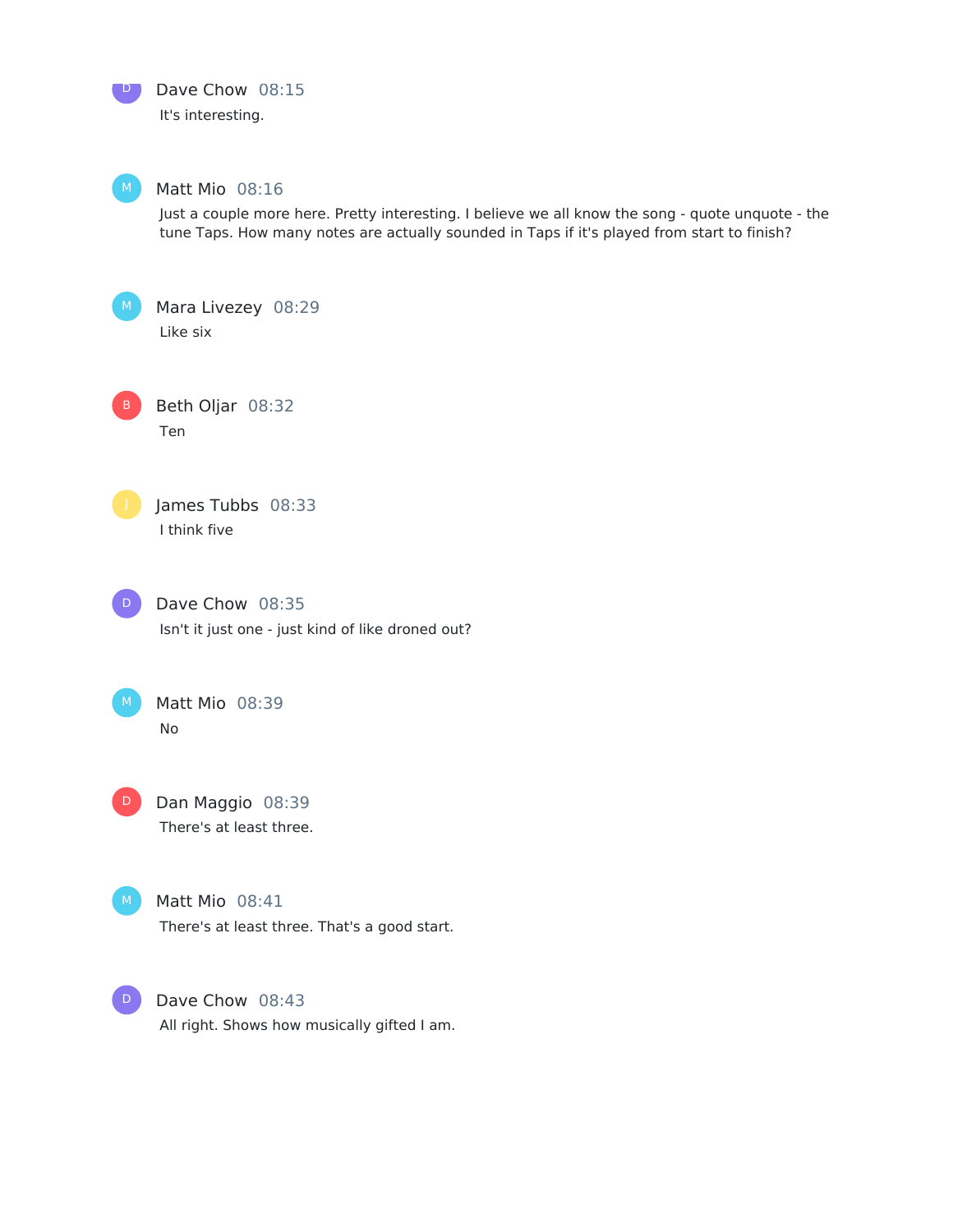

#### Matt Mio 08:45

You know, it says that there are 24 notes, and you can kind of picture it in your head. (Matt begins humming the tune to Taps)



#### James Tubbs 08:52

Oh, but not different notes. There are 24 notes all together.



#### Matt Mio 08:54

Not different notes. Lik, actual individual tones.



Mara Livezey 08:57 Oh,



#### James Tubbs 08:58

I thought you meant how many different notes they were.



B Beth Oljar 09:00 Well, that wasn't clearly specified.

M Mara Livezey 09:02 Wasn't answering that question.



#### Matt Mio 09:04

Yeah. That's okay. Interesting fact, which we always get from Kymberleigh: Taps' alternate title is The Butterfield Lullaby. The Butterfield Lullaby. Last but most certainly not least, (thanks again for sending these in Kymberleigh), tobacco seeds are notoriously small. How many tobacco seeds can be found in an ounce of mass?



#### Dave Chow 09:27

I'm sorry, my brain just went to "Tomacco". That's all. Sorry, Matt.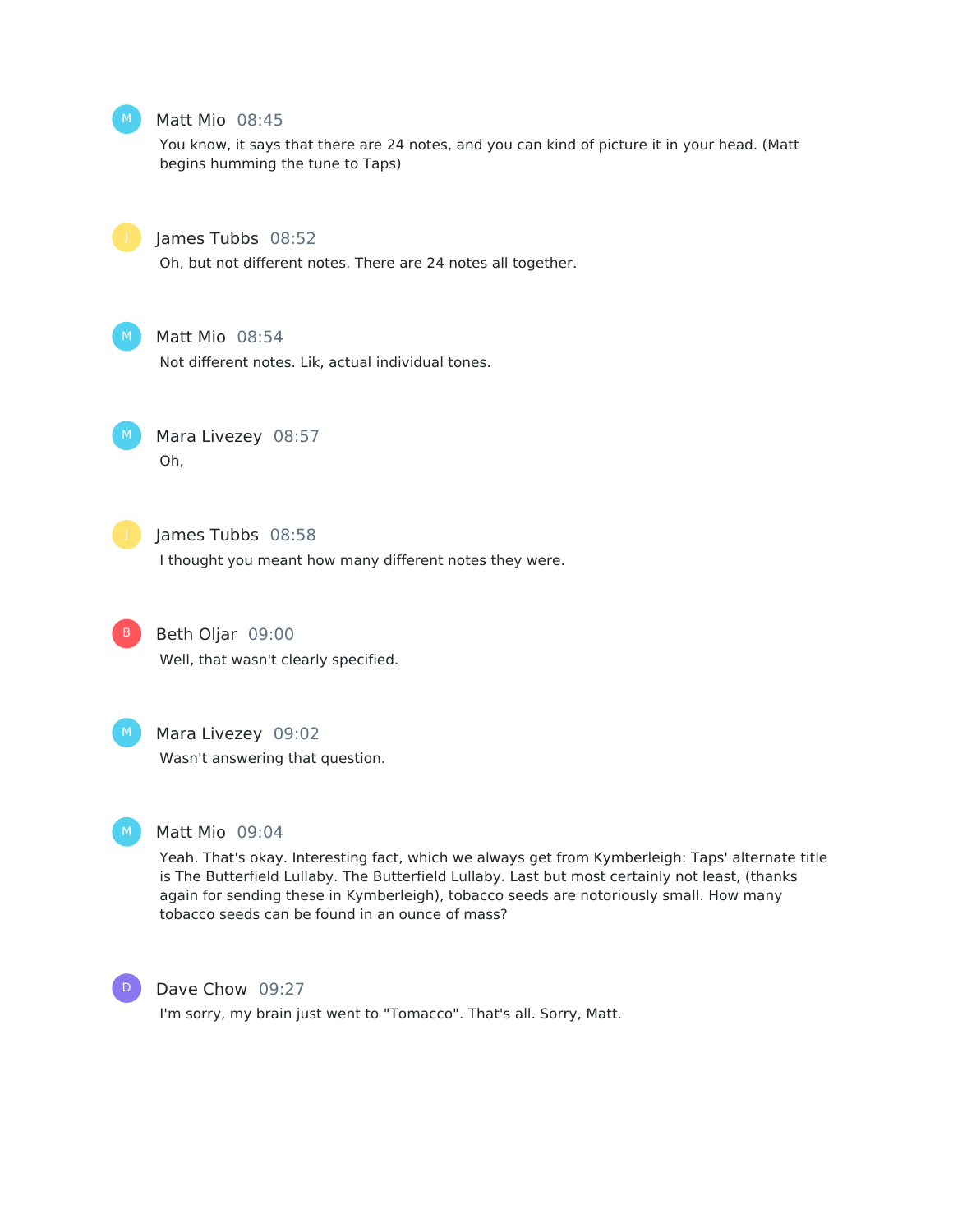#### Matt Mio 09:33

I can give you this to help you. We're talking about an ounce here. This is about 10,000 seeds per teaspoon full. So if you can do the ounces-to-teaspoon full, you'll get there pretty fast.



# Mara Livezey 09:46

30,000. I don't know. How many ounces are a teaspoon?

# James Tubbs 09:49

Well, a teaspoon full is five milliliters.



### Dan Maggio 09:52

Three teaspoons in a tablespoon, four tablespoons in a quarter cup. That's 12. Four quarter cups in a cup.



D

# Dave Chow 09:59

And Mercury's in retrograde.

Dan Maggio 10:00 So it's 48 teaspoons in a cup.



#### Beth Oljar 10:03

A quarter cup is four ounces. A cup is eight ounces.

Mara Livezey 10:07 Oh, so it's two tablespoons. M



# Matt Mio 10:10 10,000 per teaspoon full.

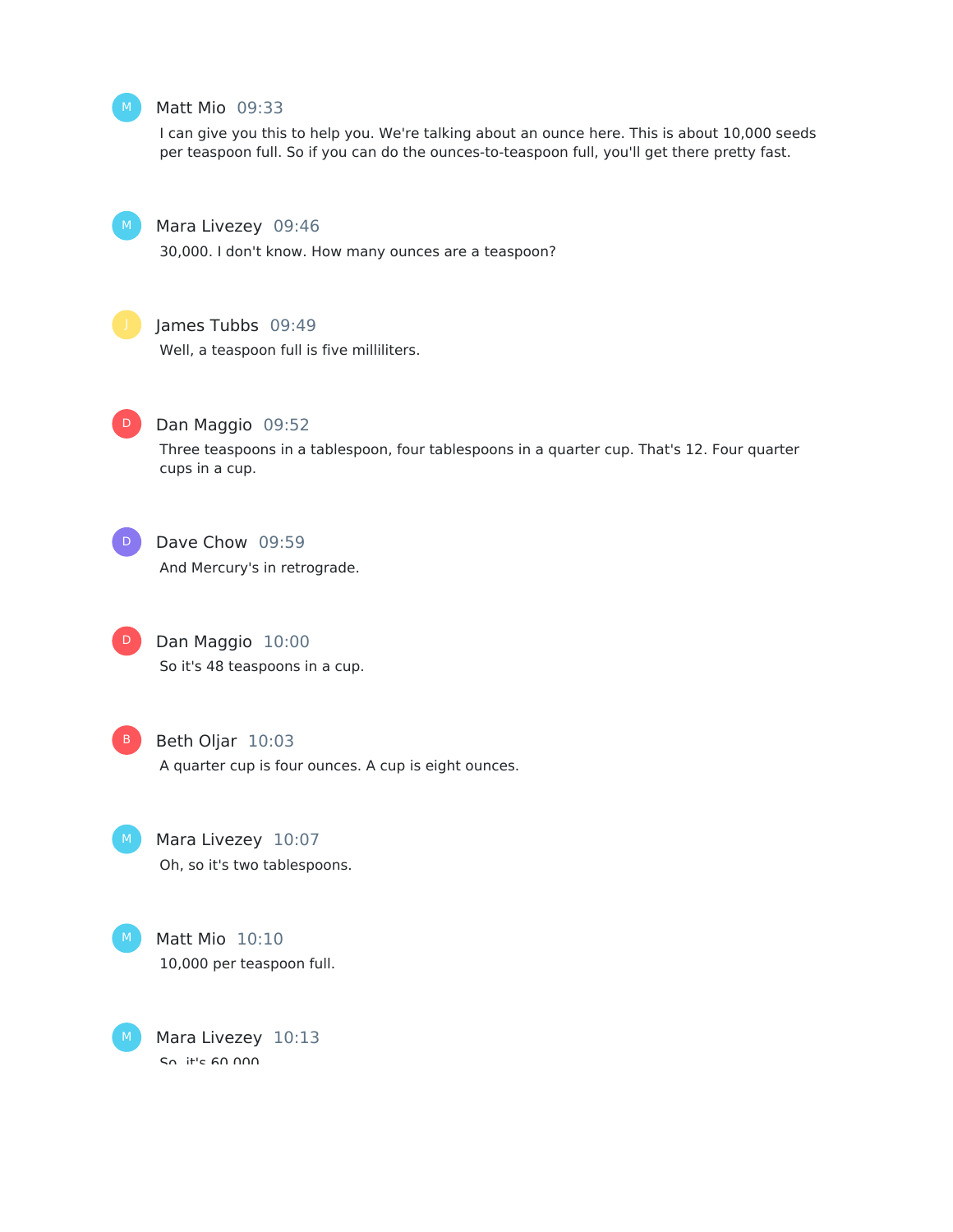$30, it 30,000.$ 

Matt Mio 10:14 So it says here, it's 500,000 seeds -

Dan Maggio 10:18 Well, that's wrong.

 $D$ 

Matt Mio 10:19 Per ounce. (Laughs)

James Tubbs 10:22 Per ounce of weight, not volume.

 $\mathbf{D}$ 

Dan Maggio 10:23 Yeah, so ounces is confusing -

Matt Mio 10:25 Yeah, it's math.

D

D

Dan Maggio 10:26 because I was doing fluid ounces.

Mara Livezey 10:28 Yeah.

Matt Mio 10:28 Oh geez.

Dan Maggio 10:29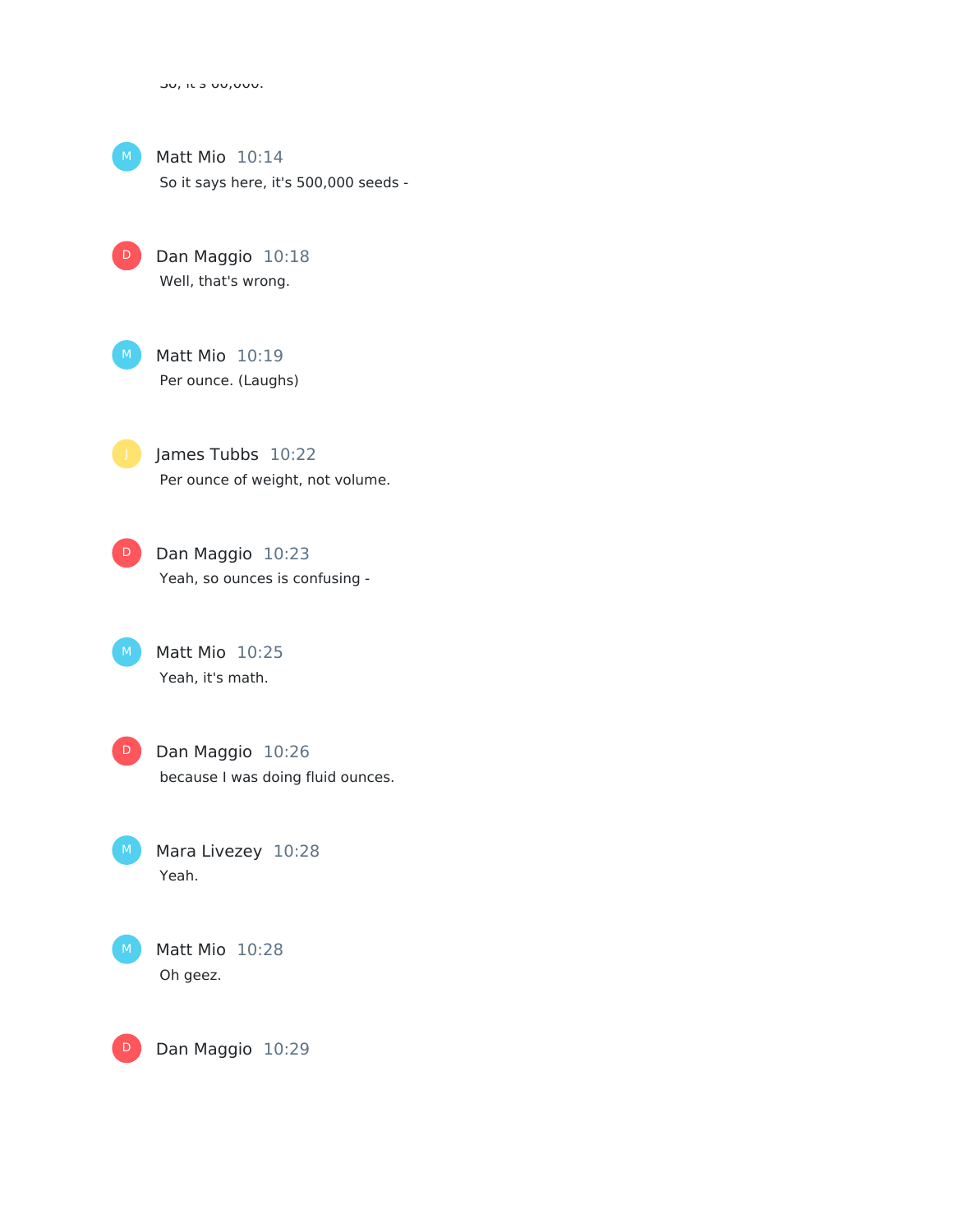So I think we're right, if we put the seeds in water.



#### James Tubbs 10:32

Yeah, you get 'em good & wet. (Dave laughs)

### Mara Livezey 10:35

If we turn them into liquid (laughs)



#### Matt Mio 10:38

I will answer your email in the order it was received, Dan, the same way I do my own students. "It's okay. I'll waive those points."



# Dave Chow 10:46 Wow.



#### Matt Mio 10:47

Okay, we've got another set of questions here. So that's always fun. These questions were sent in by someone who sent us questions before - Ben Fouty. He always signs off on his email "currently in Norfolk, Virginia". So that's a good place to find him.



# James Tubbs 11:03

to be currently. Yes.



#### Matt Mio 11:05

Yeah. "Here's a set of questions that followed an odd train of thought I had let's start with - How many states make up the country of Brazil?



# Dan Maggio 11:14

Oh, 26.



#### Matt Mio 11:18

It is 26 - on the dot. How many of those states are fully north of Earth's equator?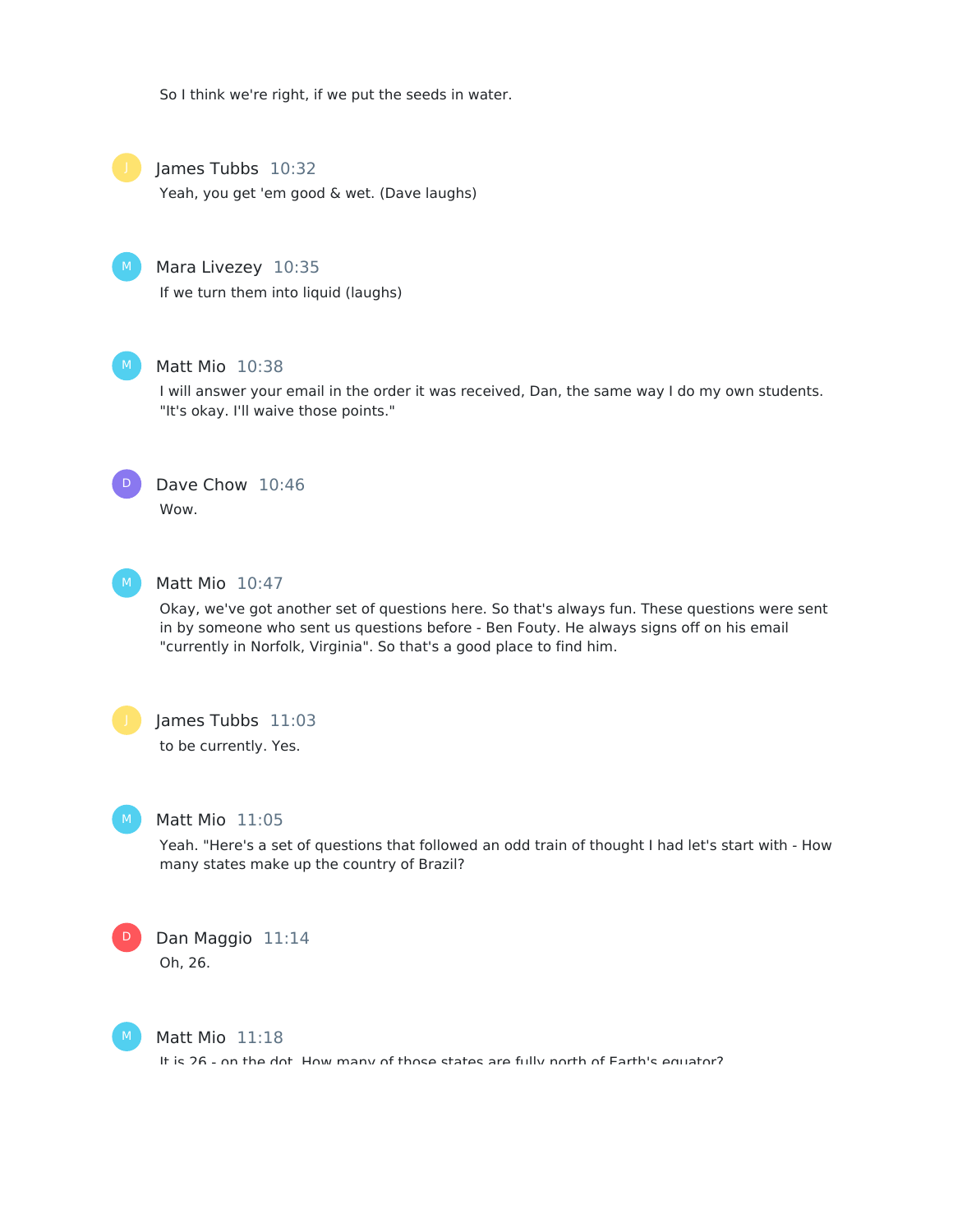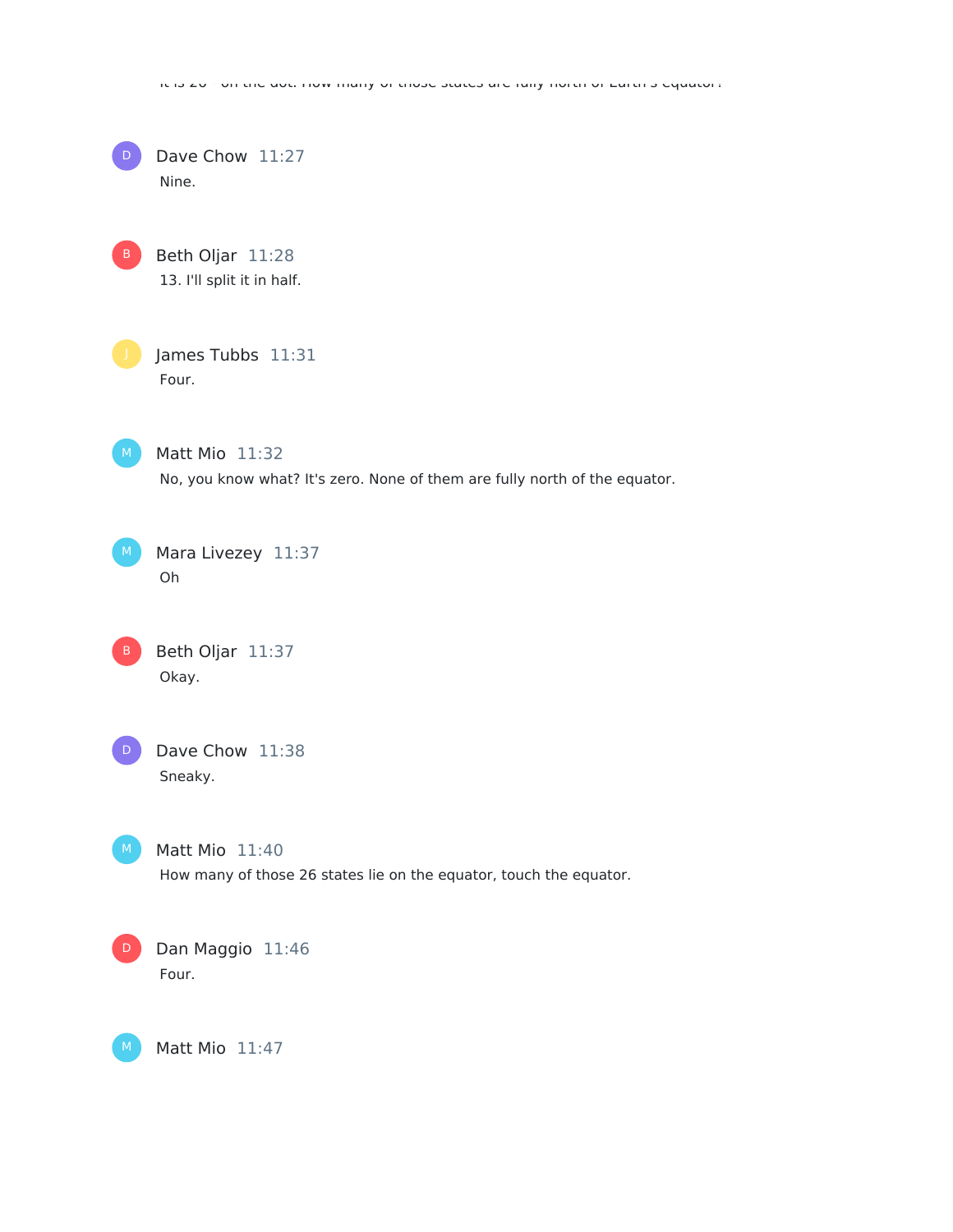Its four. Dan got it right off the top. It's pretty incredible. That's wild. absolutely wild. How many independent countries comprise South America? Dan Maggio 12:00 11 Actually. Matt Mio 12:03 It says it's 12. But you know - Beth Oljar 12:06 Yeah Mara Livezey 12:07 Oh, wow. Matt Mio 12:08 Yeah Beth Oljar 12:08 I had seven - just sort of listing them on my fingers. Matt Mio 12:12 And that's what I saw you doing there, Beth. Let's start with this list. Argentina, and of course we're going semi-alphabetical here. Argentina, Chile, Brazil, Bolivia, Uruguay, Paraguay, Peru, Ecuador Dave Chow 12:25 Ecuador.  $\vert$ D $\vert$ B  $\vert$  M  $\rangle$ M D

Matt Mio 12:26 Colombia. Venezuela. Which two am I missing?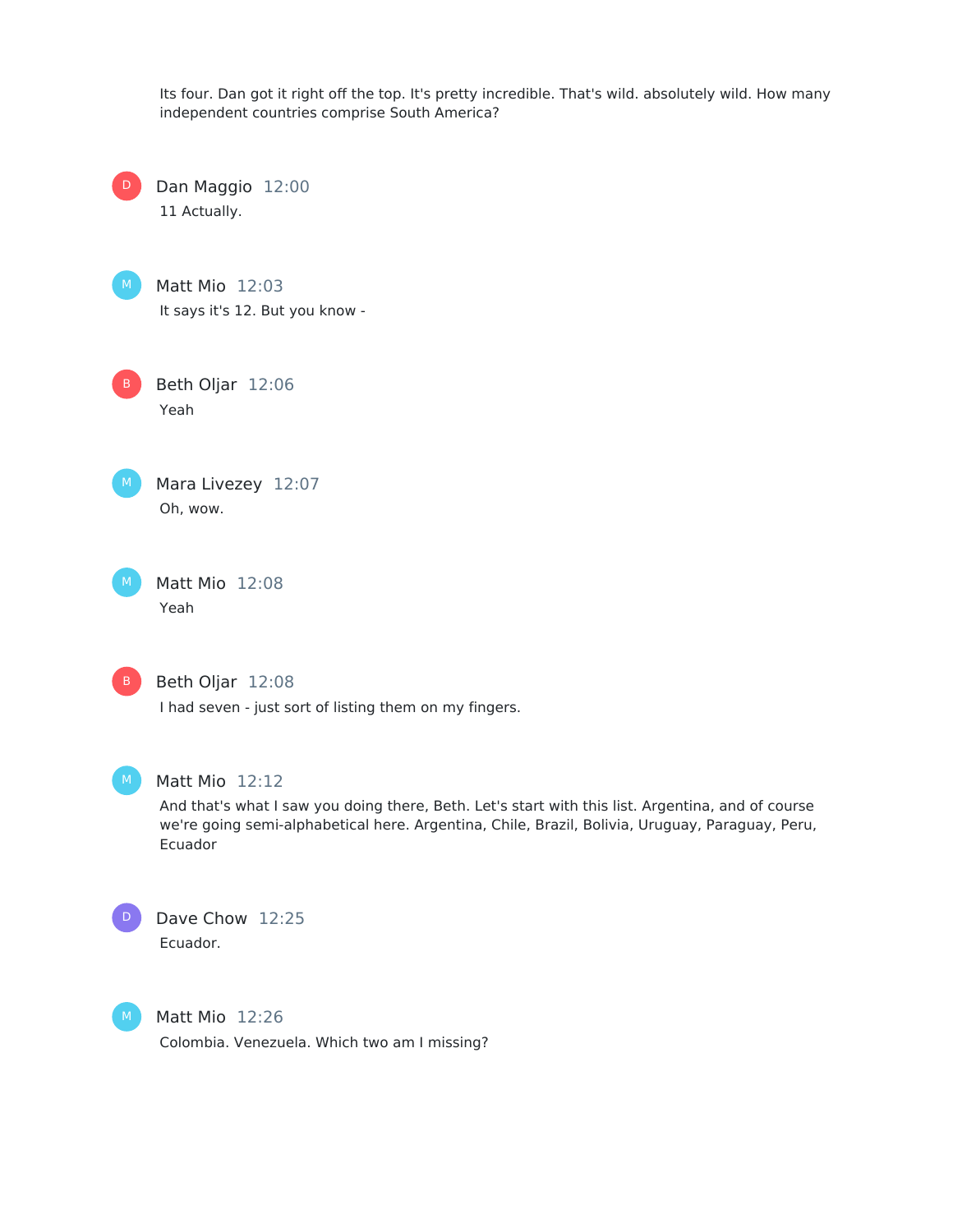James Tubbs 12:32 Guyana. Matt Mio 12:34 Guyana. Yes. And - Starts with the letter S. Dave Chow 12:39 Sana - Dan Maggio 12:41 Is it the Solomon Islands or something? Beth Oljar 12:44 Santiago? No. Dave Chow 12:46 Saint? Dave Chow 12:49 No, Matt Mio 12:50 Saint something is a pretty darn good guess. I gotta say. It's pretty good. Dave Chow 12:53 Okay. What are the South American freak states? Come on. Help me out here. Matt Mio 12:58 D D  $\vert$  B D D  $M$  $D$  $M$ 

You know, Professors, it's Suriname. Suriname is what it is. Yes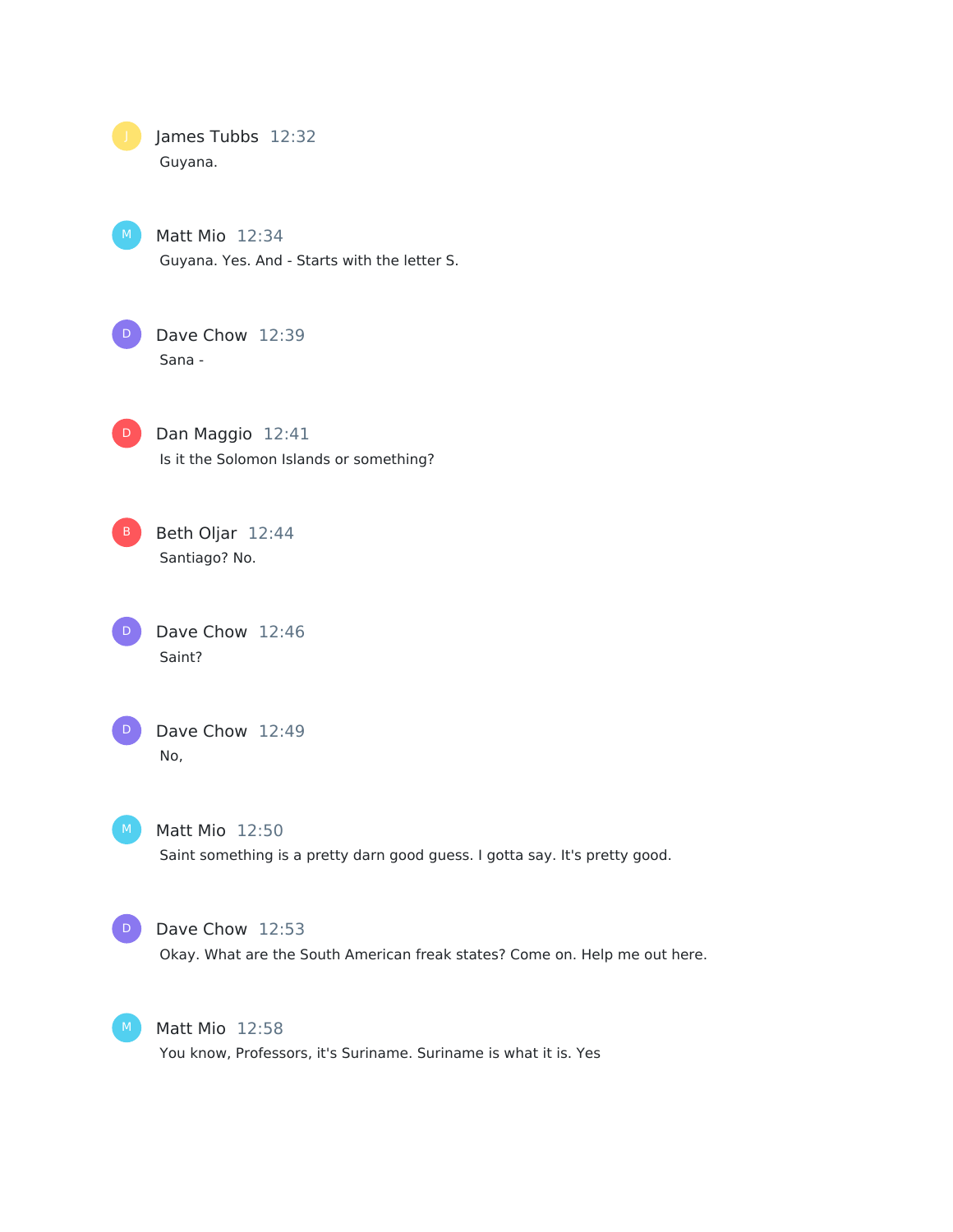Mara Livezey 13:03 Suriname. Dave Chow 13:04 Okay B Beth Oljar 13:05 is in South America? Why did I think it was - Dave Chow 13:09 Southeast Asia. B Beth Oljar 13:10 Yeah, actually, that's what I thought. Mara Livezey 13:14 It sounds like - B Beth Oljar 13:15 probably because - Oh, it sounds like Siam. That's why - Matt Mio 13:18 Possibly. B Beth Oljar 13:18 which was the old name for Vietnam or Thailand. One of the two. D Dave Chow 13:23 M)  $D$  $\Box$ 

No,no. It was Ceylon?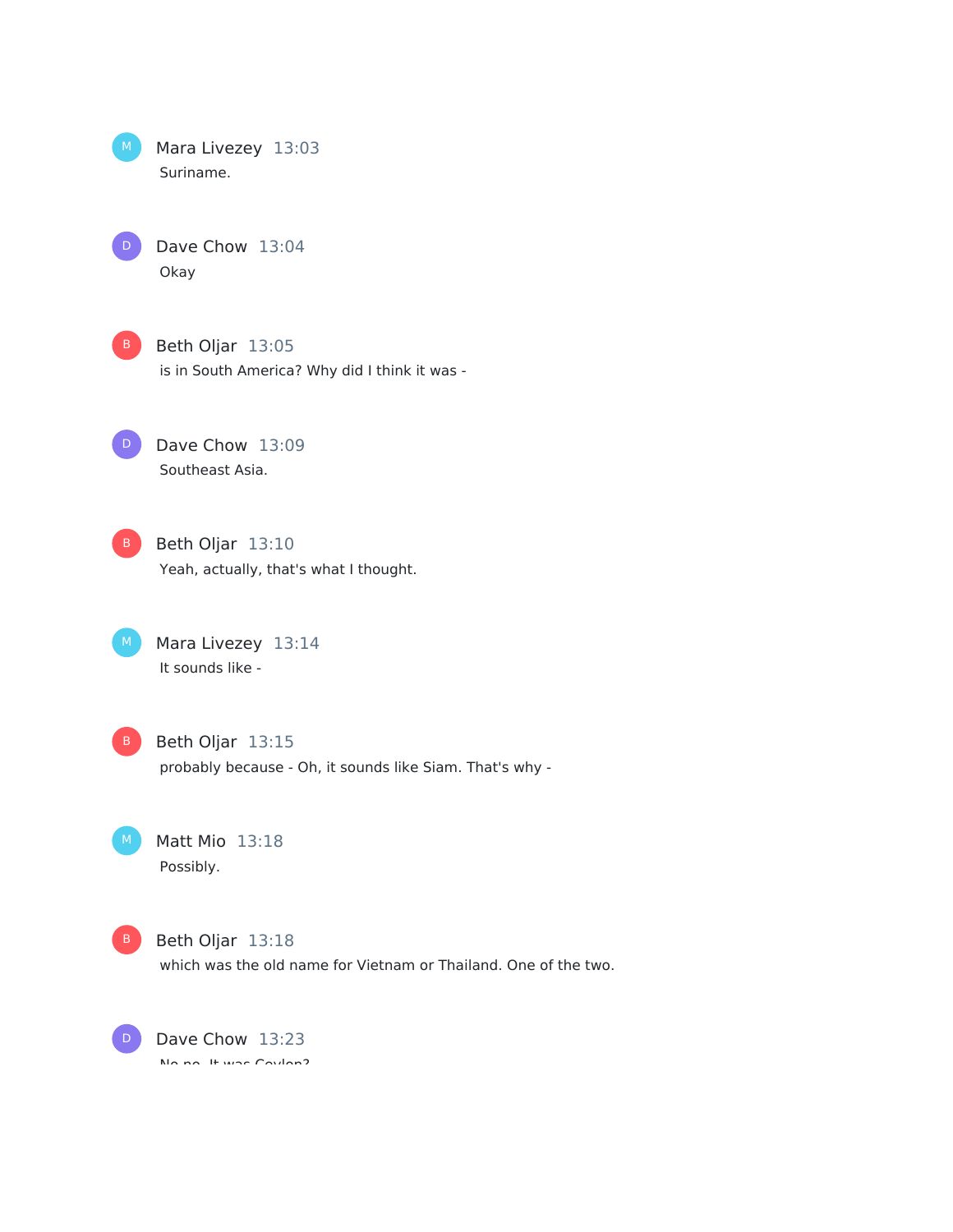No,no. It was Ceylon?

Dan Maggio 13:25 No Siam is Burma. D



Dave Chow 13:27 Burma. Yeah. The shave thing.



# Matt Mio 13:30

Speaking of going off in odd directions: it's not even that odd, we're just talking about countries here; you know. What are the two remaining non completely self governing territories (essentially, colonies) left in South America? Could you name one of them?



Beth Oljar 13:45 The Falkland Islands?



### Matt Mio 13:46

The Falklands. Absolutely. The other one is French Guiana. French Guiana.



Dave Chow 13:52 And what are the Falklands called by Argentinians? They have a different name for them.

Matt Mio 13:58 They do, don't they. M





Beth Oljar 14:00 I'm sure they do. Yeah.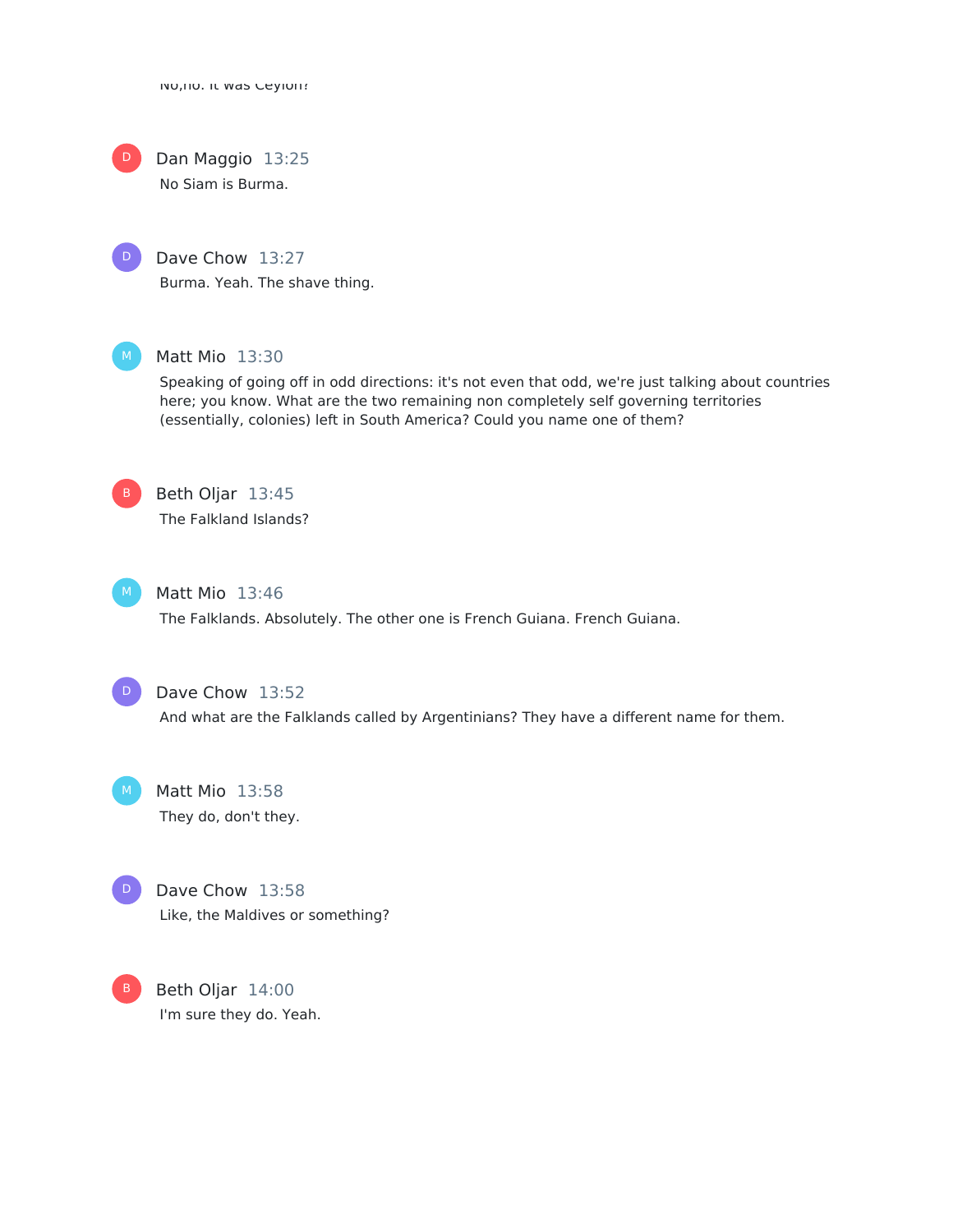Dave Chow 14:02 What was it called? Or does it start with an "A". James Tubbs 14:05 No, it starts with an "M".  $D$ 

Dave Chow 14:07 I thought it was Maldives or Mal -  $D$ 

James Tubbs 14:09 It's Mal something, but it's not Maldives. They're in the Indian Ocean

 $D$ 

Dave Chow 14:12 and it's not Mall of America. Um, It's -

B Beth Oljar 14:15 not Molokai, which is an island in Hawaii, speaking of Jim's trip.

 $M$ 

Matt Mio 14:20 It's the one with the with the lepers, right?

James Tubbs 14:23 Yeah. it was.



D Dan Maggio 14:24 Was it Malvinas?

> James Tubbs 14:26 Malvinas. Yeah.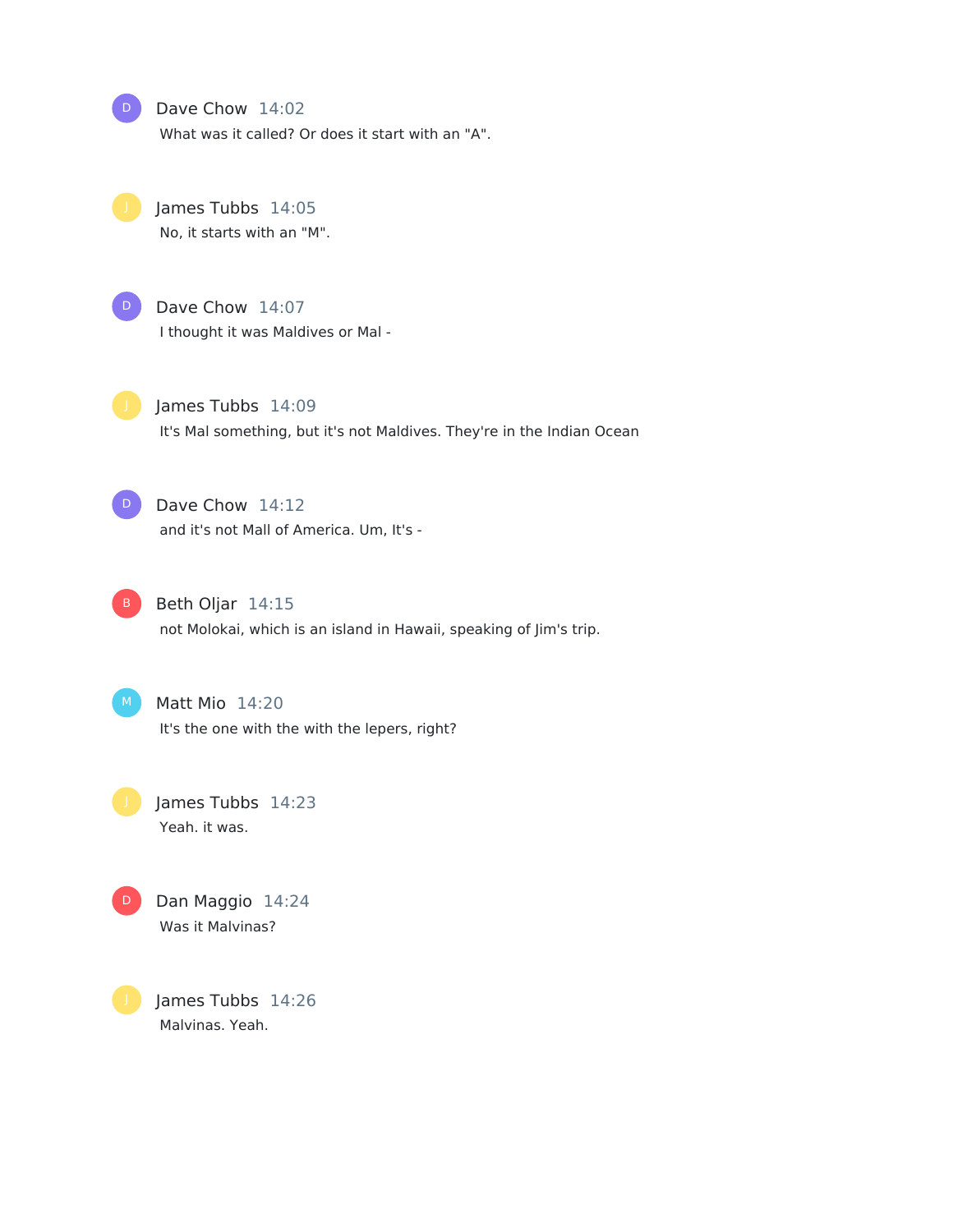



D

#### Announcer 14:29

You're listening to Ask The Professor, from University of Detroit Mercy. We're grateful to those listeners who submitted questions for today's show, and we welcome your questions at ATP at UDMercy.edu. Now, let's return to our host Matt mio with more questions for the panel.



#### Matt Mio 14:48

We're finishing up a set of questions from Ben Foudy in Norfolk, Virginia. Professors if you wanted to go as far as everything that appears on the tectonic plate that we call the South American Plate, you'd get one more full country and one more colony. Can you name either?



#### Dave Chow 15:05

What - like Easter Island, or something like that, way out there?



#### Matt Mio 15:11

I mean, you're getting closer, but technically I think a lot of the stuff over there is on the Pacific plate. It's not on the South American plate.



# Dave Chow 15:18 Oh, is it Galapagos?

Matt Mio 15:20 No. The country is, uh - easy giveaway - T and T.



#### Dan Maggio 15:26

Oh, Trinidad and Tobago.



Matt Mio 15:28

How about the colony. It belongs to the Netherlands, as far as we know.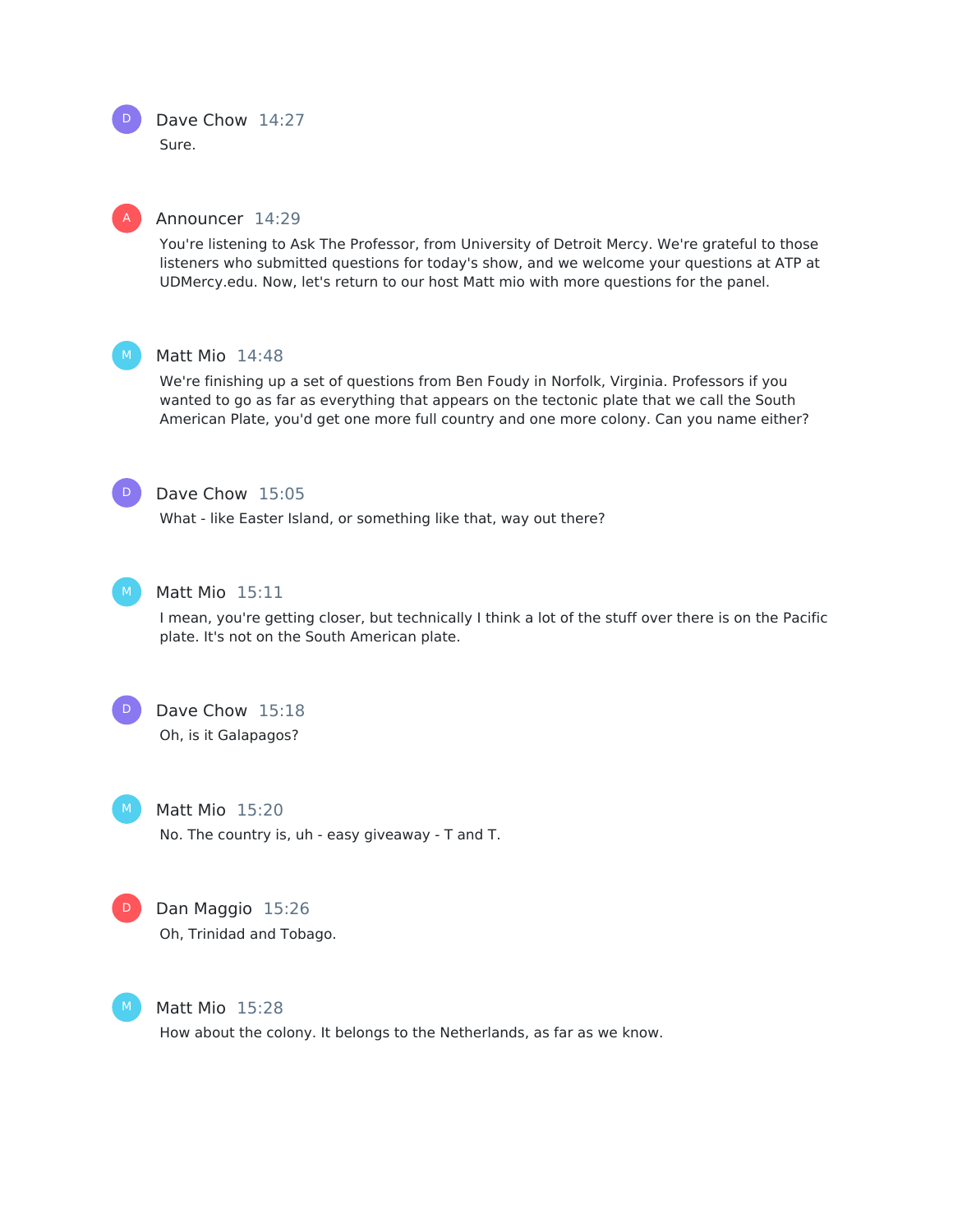| <b>D</b> | Dave Chow 15:28 |  |
|----------|-----------------|--|
|          | Okay.           |  |

James Tubbs 15:33 Antilles?



Matt Mio 15:34

You got it. It's the Antilles. Aruba, Bonaire and Curacao make up the Netherlands Antilles. Yes.

Beth Oljar 15:40 The Dutch East Indies. B

Matt Mio 15:42 Yep, that's right.

Beth Oljar 15:43 Okay.



B

#### Matt Mio 15:44

Absolutely. What colonizer relocated their entire government to the South American colony, while occupied by a foreign military back home. I love this.

Dave Chow 15:55 Huh?



D

#### Beth Oljar 15:55

It sounds like something Germans would do.



#### Matt Mio 16:02

It does. But there's a very limited number of countries that really got their hands in South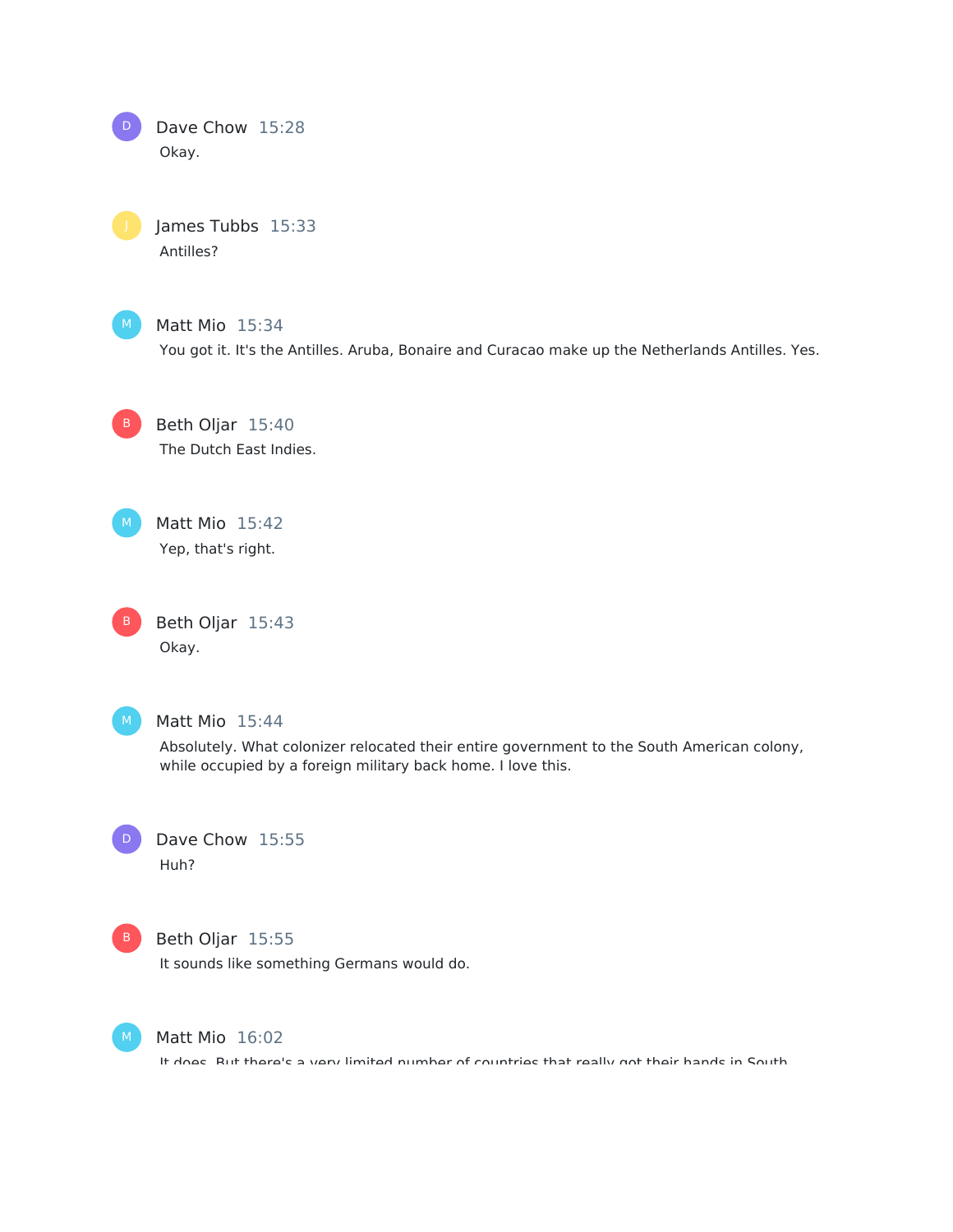It does. But there's a very limited number of countries that really got their hands in South America, if you think about it.

Mara Livezey 16:08 Portuguese. M

#### Matt Mio 16:09

Yeah, it's Portugal. Napoleon invaded, so they picked up the capital and move to Brazil. I love it. That's a great piece of trivia. I love that. Professors: Canada is on the verge of qualifying for the World Cup soccer finals in Qatar. The last time they made the finals was in 1986. What other countries made their last World Cup of Finals appearances in the year 1986? There are four. Could you grab any one?



# Dave Chow 16:40

I - I didn't even know about Canada.



#### Beth Oljar 16:43

In the World Cup competition or in the finals?



#### Matt Mio 16:46

So, I think that they do refer to the tournament as the finals, right? You have to make the tournament to be able to be a part of what would turn into the finals. So -



#### Dave Chow 16:56

Quick, Beth: Get Drew in here.



#### Matt Mio 16:57

I bet Drew would know. I bet Drew would know.



# Dan Maggio 16:59 Would these be unlikely soccer countries?

Beth Oliar 16:50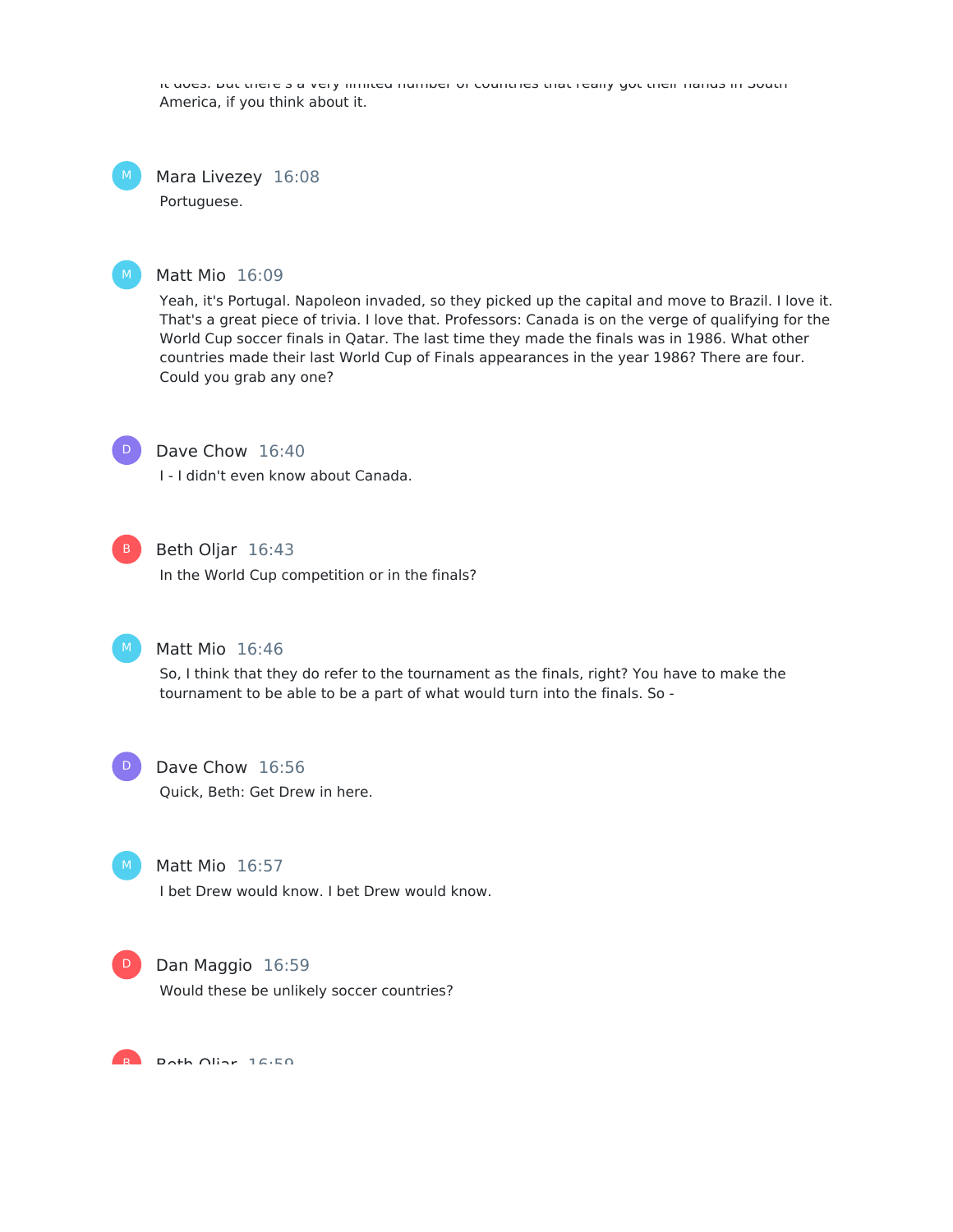

#### Matt Mio 17:02  $M_{\odot}$

Actually, I think there's a way you can do this using the Dan Maggio method, Dan.



#### Matt Mio 17:07

There is a country that would have made it in 1986 to the big grid, and quite simply doesn't exist anymore, so the last time they made it was 1986.

D

Dave Chow 17:07 You have a method?



James Tubbs 17:17 The Soviet Union.

Matt Mio 17:18 Yeah. USSR.  $M$ 



Mara Livezey 17:19 USSR. Yeah.

Beth Oljar 17:20 I was gonna say- or Czechoslovakia or something. Yeah





#### Matt Mio 17:24

The other ones we have here are Iraq, Hungary - and technically, it's a country -(Please go watch CGP Gray's videos on how the UK works), Northern Ireland, technically a country but technically not a country. It's very complicated.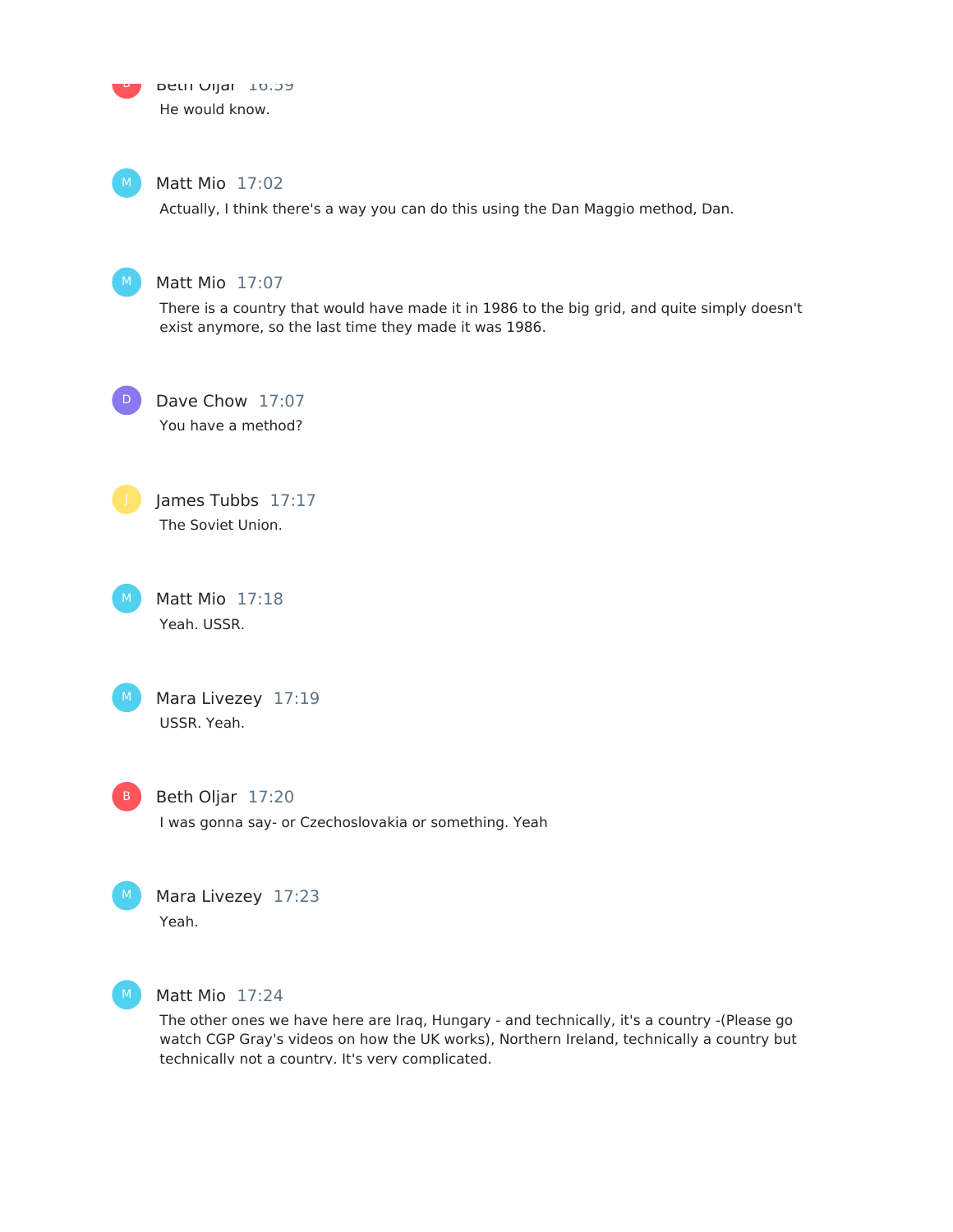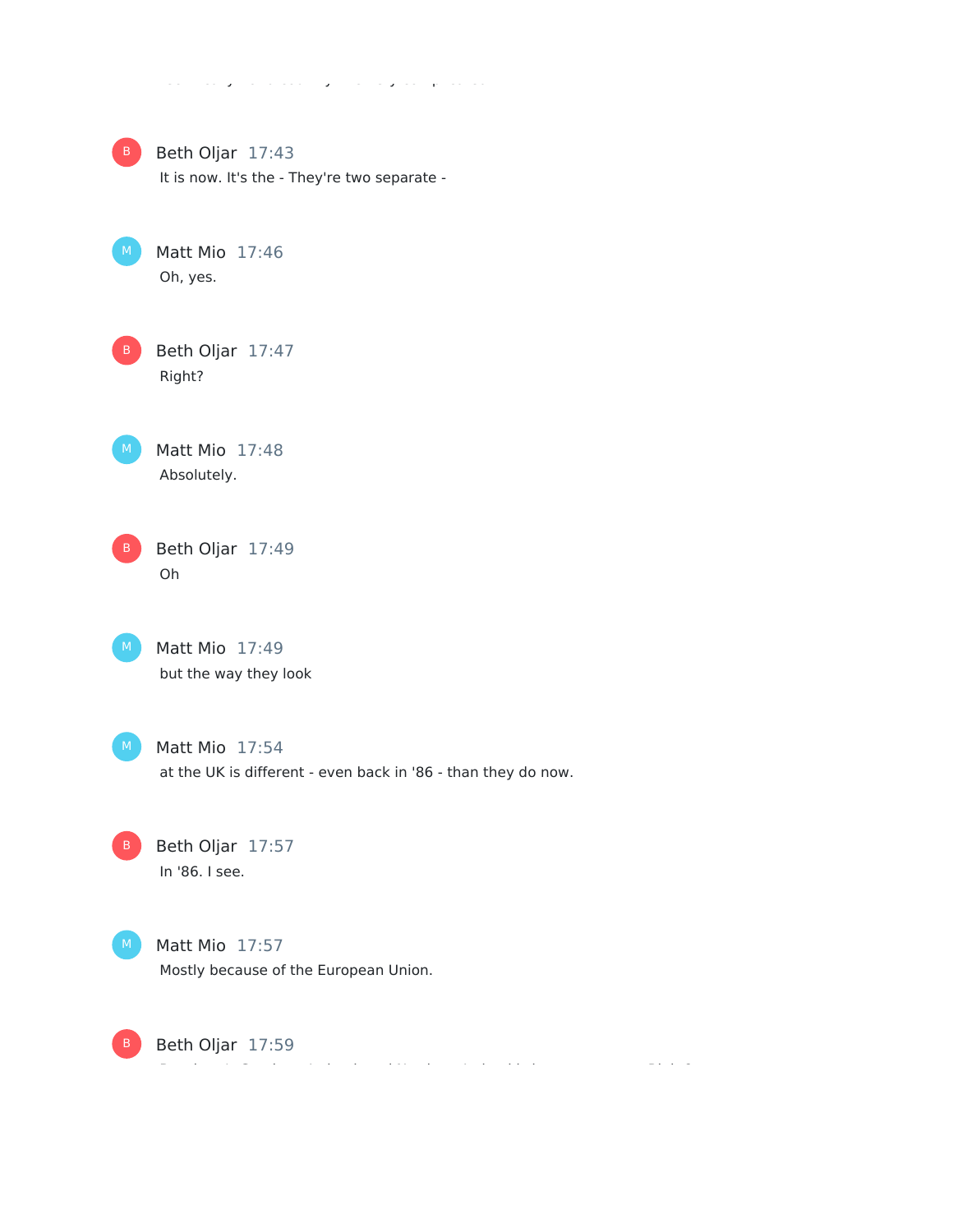But there's Southern Ireland, and Northern Ireland is its own country. Right?

Matt Mio 18:03 That's right.

> James Tubbs 18:04 1921. But it's a dependent.

James Tubbs 18:07 It's governed by the British Parliament.

Matt Mio 18:07 It's a dependent.

M

James Tubbs 18:09 Its own Council.

Matt Mio 18:09 Yep.  $M_{\odot}$ 

Beth Oljar 18:11 Yeah. B



Matt Mio 18:12

How many countries have won the FIFA World Cup, but only once. And I think this is good. Because I'm not that big of a soccer fan. I follow the World Cup when it's out there. I hear about these teams, when I talk to my students, all the time. But technically they've only won it once in the history of FIFA.



Beth Oljar 18:30

But that would be most countries. It's not very many countries that repeat.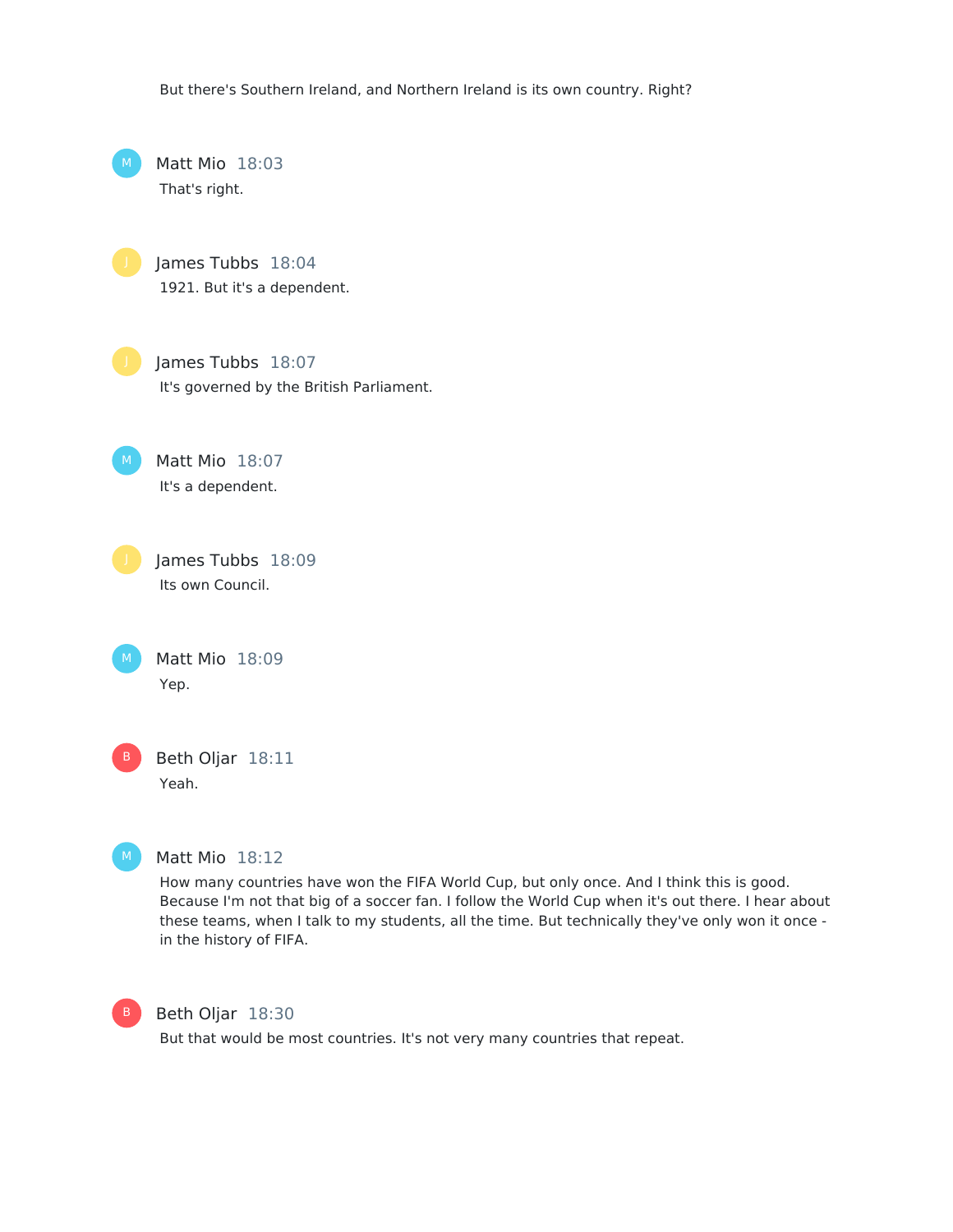

Isn't that wild. All right. Let's see, Which country has been runner up for FIFA the most? Uh-oh -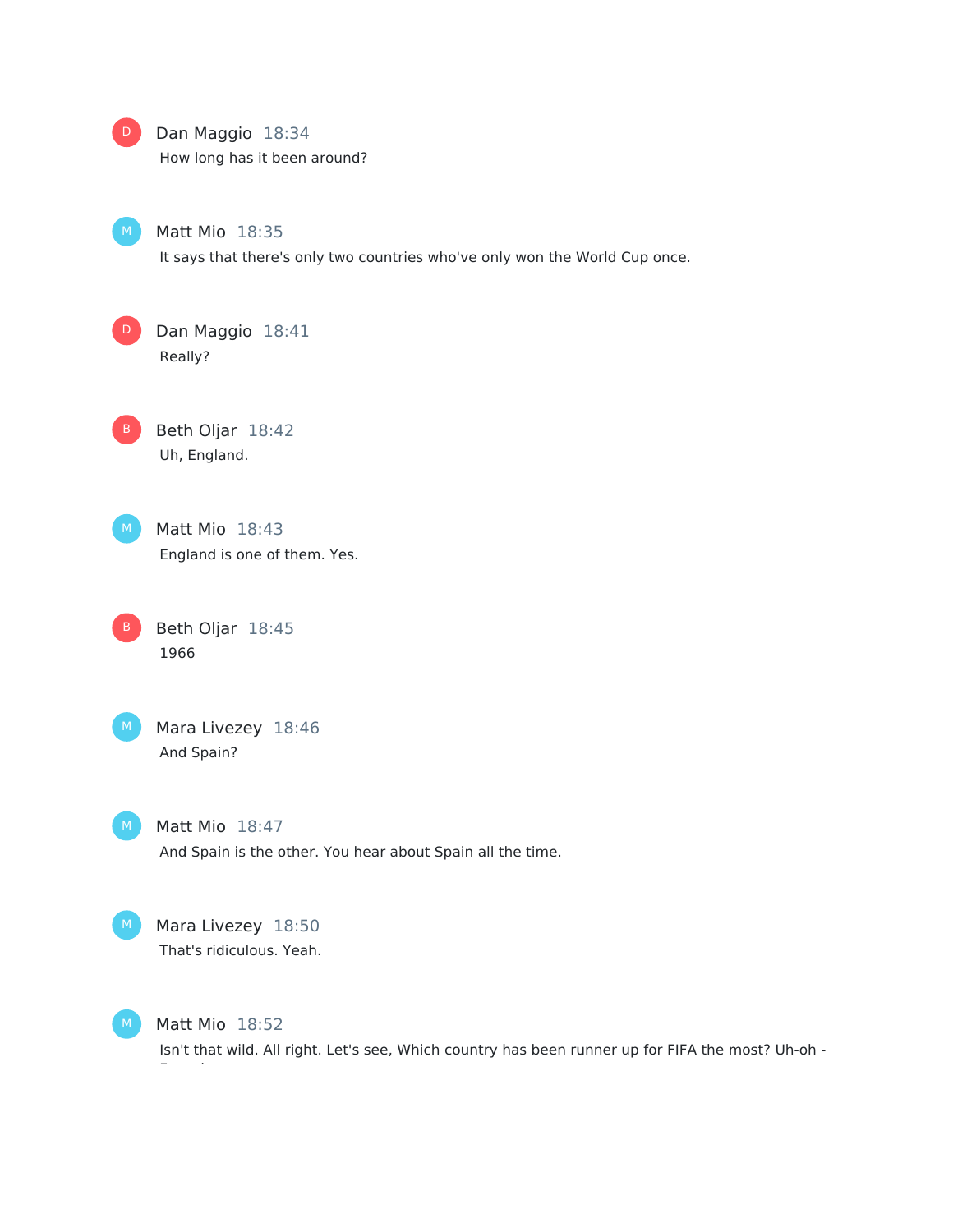Four times.

Dave Chow 19:00 Argentina? D



Matt Mio 19:01 It's not what it says here.



Beth Oljar 19:04 Runner up. Germany?



Matt Mio 19:05 It says Germany - at four. Germany has been runner up. Yeah.



### Dan Maggio 19:08

Have they ever won? Does that imply that they've never actually won?



# Dave Chow 19:08 Always a bridesmaid.



# Matt Mio 19:13

Actually, it says here that that's a follow up from "How many countries have won the World Cup four or more times?" Brazil is five. Germany and Italy are four.



# Dan Maggio 19:25 Oh, so Germany is up there?



#### Matt Mio 19:26

Yeah, they're pretty much a powerhouse, if they've been runner up four times.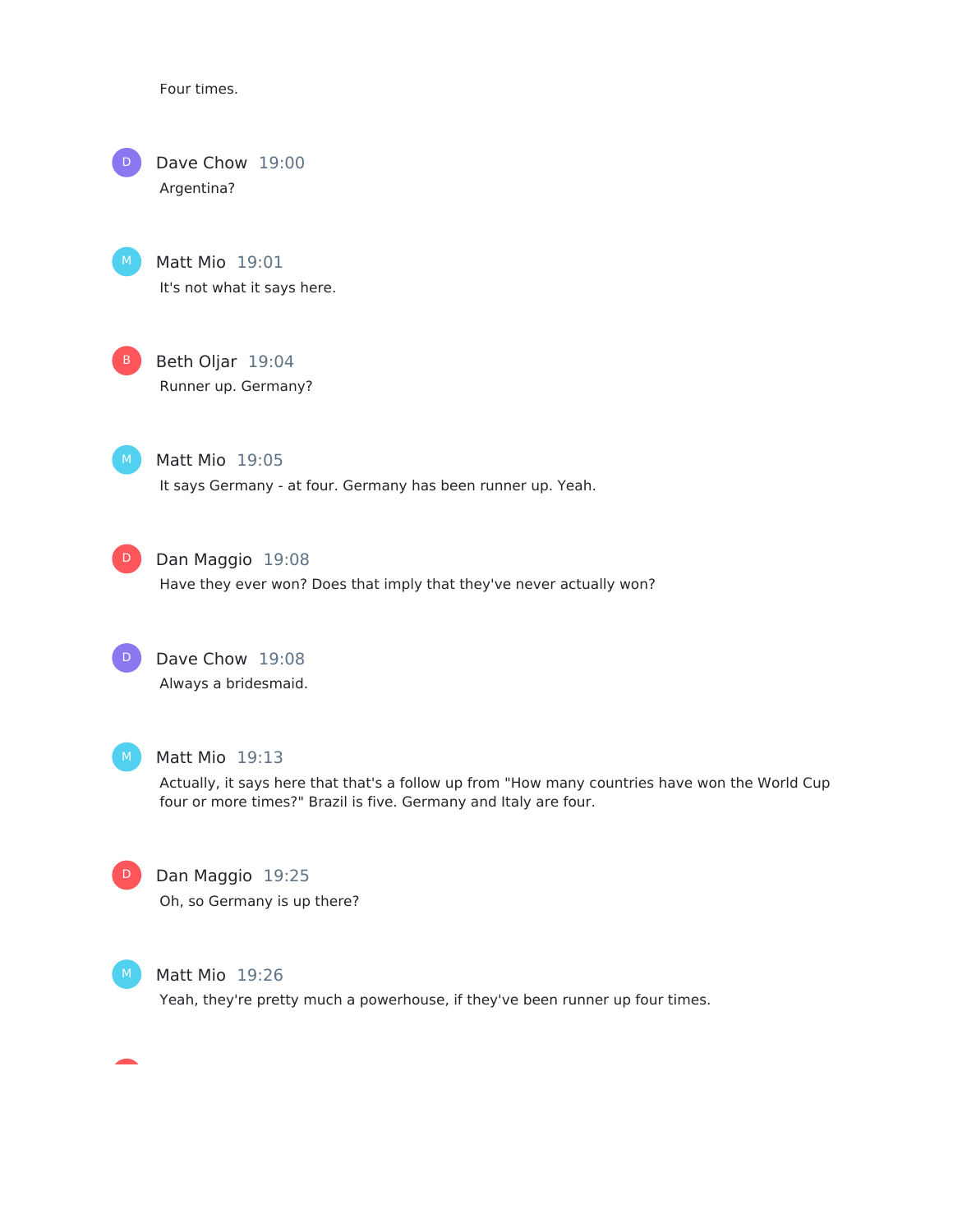

# Beth Oljar 19:29

Oh, yeah.

### Matt Mio 19:30

Yeah. That's the real deal. Oh, and thank you so much for these, Ben. You really are all over the map. Let's go from there to "Two people have been elected President of the United States from the Whig Party. What do they have in common?



Beth Oljar 19:46

Other than being Whigs?

Dave Chow 19:48 George Washington, was he a Whig? D

James Tubbs 19:50 No. Millard Fillmore was a Whig.



Beth Oljar 19:51 We didn't have parties when Washington was elected president.

Dave Chow 19:57 Now, who was it - D

James Tubbs 19:58 Were they from the same state?



B

Matt Mio 20:00 No, they had something else - happen.

Beth Oljar 20:06 They died.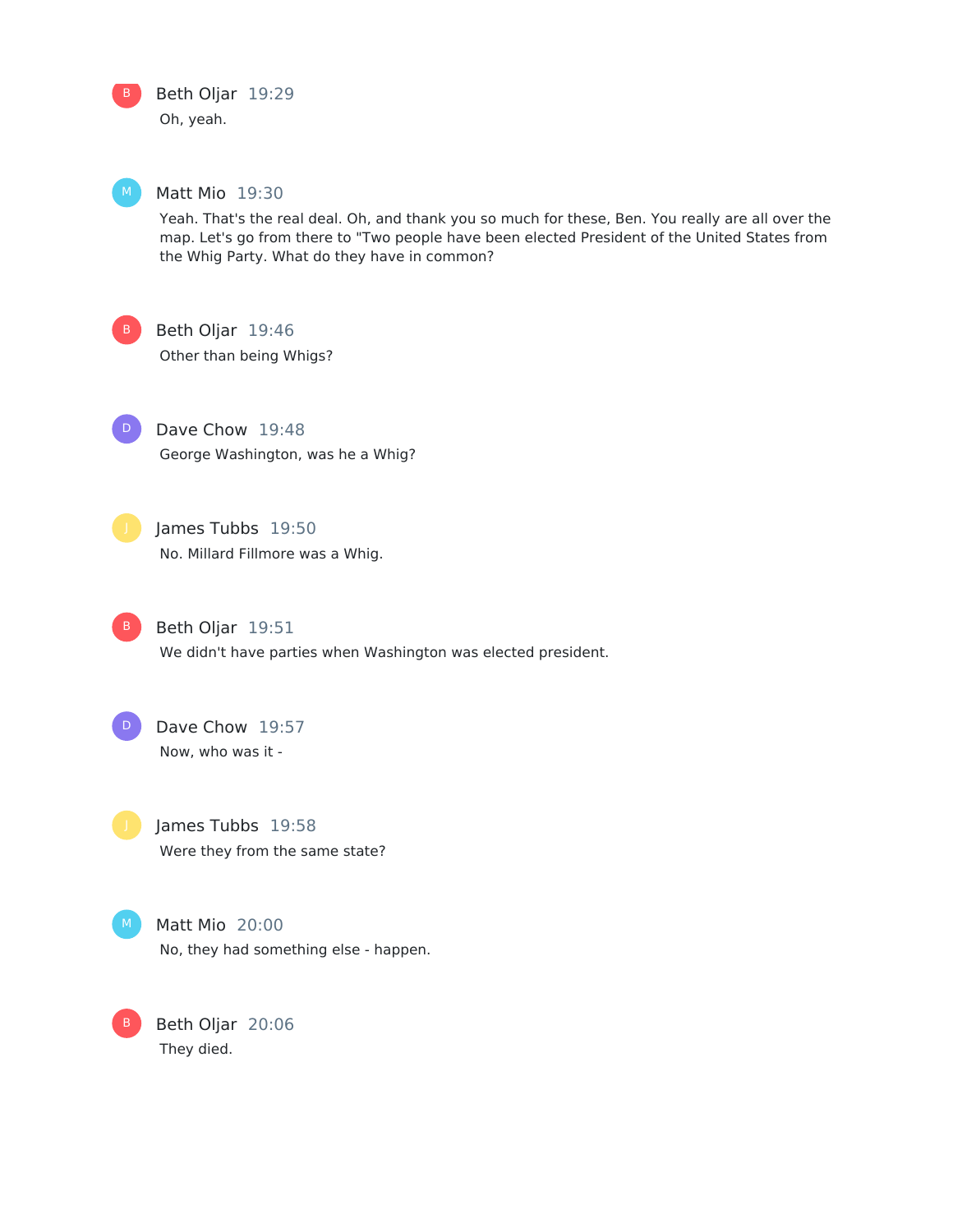

Matt Mio 20:07

They died in office.

Dave Chow 20:08 Ooh! D



Matt Mio 20:10

Harrison and Taylor is what I have here. And by the way, it says "they weren't reelected". I'm like, 'Well, duh." (Laughs) I think that's pretty funny. Little side note to to marry the the thoughts that Jim and Beth had a minute ago - You know, we did technically have two presidents who were Whigs who were not elected. They must have inherited their position. And I believe that - if you were on the Whig ticket, and your boss died, and you became president then yeah.

D

Dave Chow 20:39

That counts.

Matt Mio 20:40

Yeah. This is pretty awesome. I gotta say I'm super hyped about this question. Who is Brigadier Sir Nils Olav III?



Dave Chow 20:49

Wait a minute - Is this like the winning Kentucky Derby horse or something like that?



Matt Mio 20:55

Oh, man, this is too cool for school.



M

Mara Livezey 20:58 Fantastic name.

Matt Mio 20:59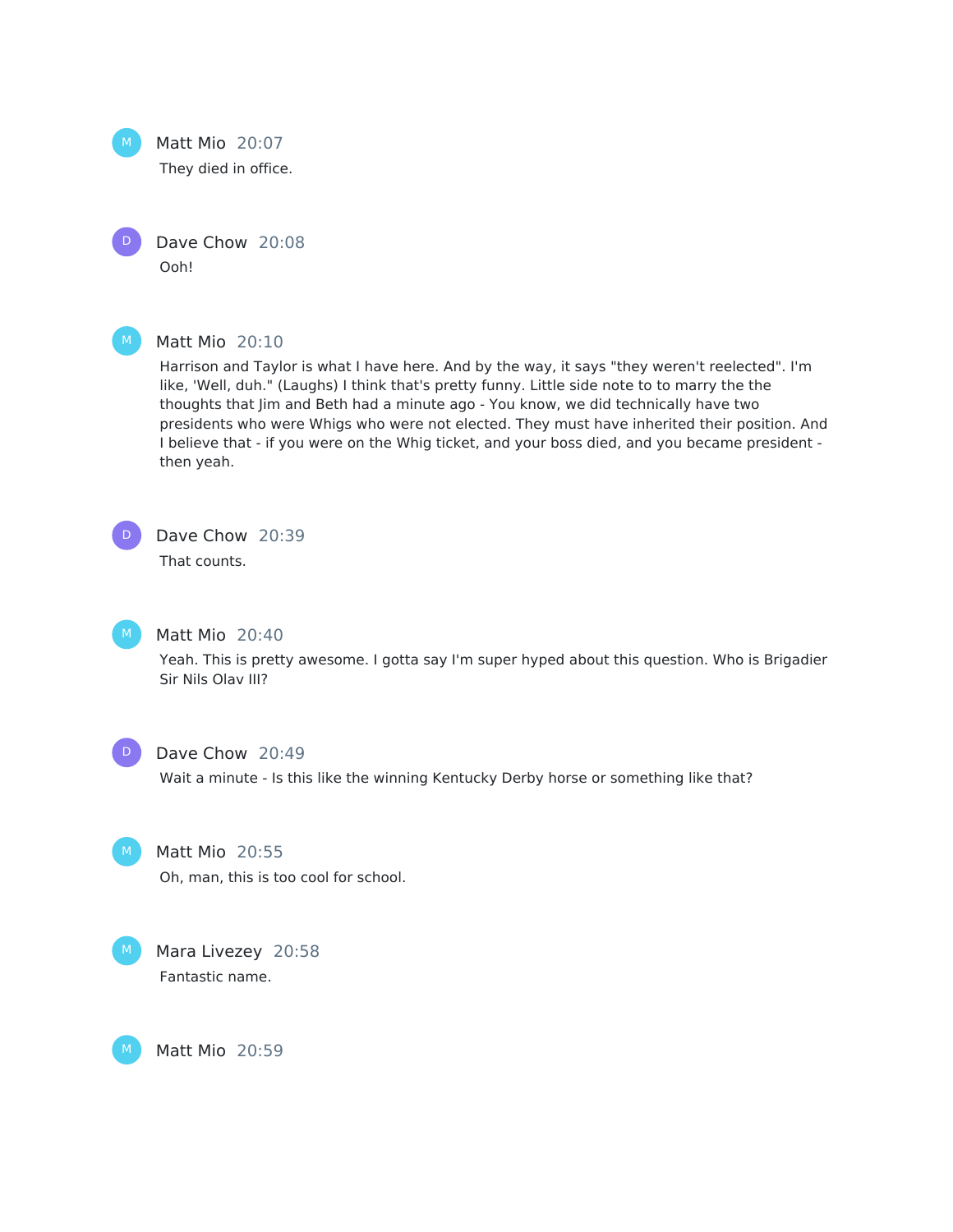It's an awesome name.

Beth Oljar 21:01 Erik the Red. (Matt laughs) B

Dan Maggio 21:04 Is it a cat?

 $M$ 

D

Matt Mio 21:05 It is not, but man - Dan, you are on the right track. It is an animal.

Mara Livezey 21:09 Is it like - someone's pet turtle?

Dave Chow 21:13 A top breeder -  $D$ 

> Beth Oljar 21:16 or hamster or something

D

Dave Chow 21:18 Yeah, Like Ferris Bueller's cat or something like that. I mean -

Matt Mio 21:18 Oh - my gosh



Matt Mio 21:21 This is so great.

 $\mathbf B$  Reth Oliar 21:24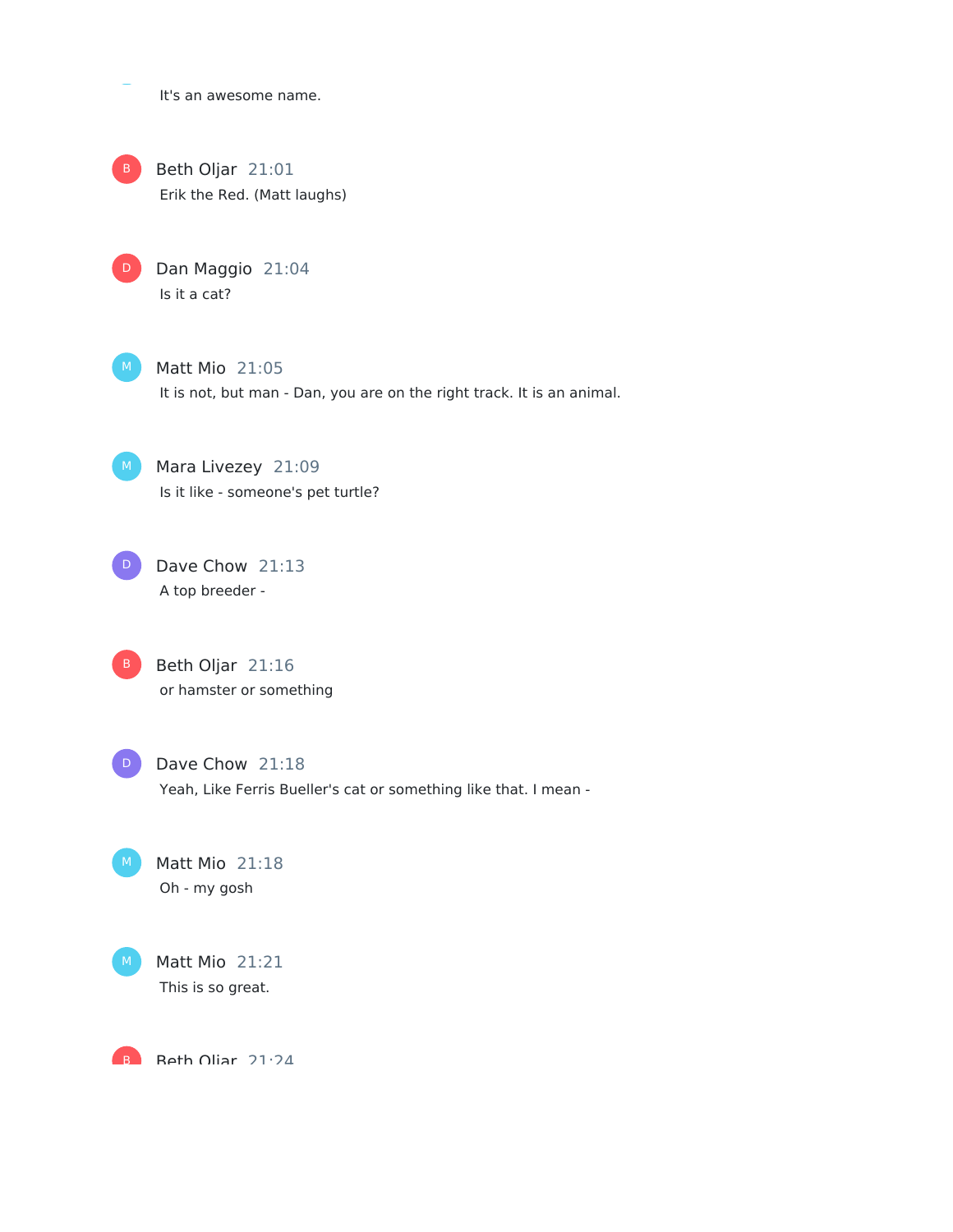Beth Oljar 21:24 It's a parrot. B

Matt Mio 21:25 You're the closest so far, Beth.



Mara Livezey 21:27 Is it a bird?

Matt Mio 21:27 It is a bird, but what kind of bird is it?

Beth Oljar 21:30 It's a macaw. B

Dave Chow 21:32 It's a chicken. It's a rooster. D

Mara Livezey 21:33 Bald eagle?  $M_{\odot}$ 

Beth Oljar 21:35 It's a love bird.



#### Matt Mio 21:36

(Laughs) I cannot - I cannot - I don't even know what to say. Brigadier Sir Nils Olav III is a king penguin from the Edinburg Zoo, who is an honorary colonel in chief of the Norwegian King's Guard. And as long as he lives, he will get a chance to walk down the troops and inspect them. Feel free to watch it on YouTube. I guarantee it will be the funniest thing you see. (Laughs)



Dan Maggio 22:04

Hold on. What's the - Repeat name of that, please.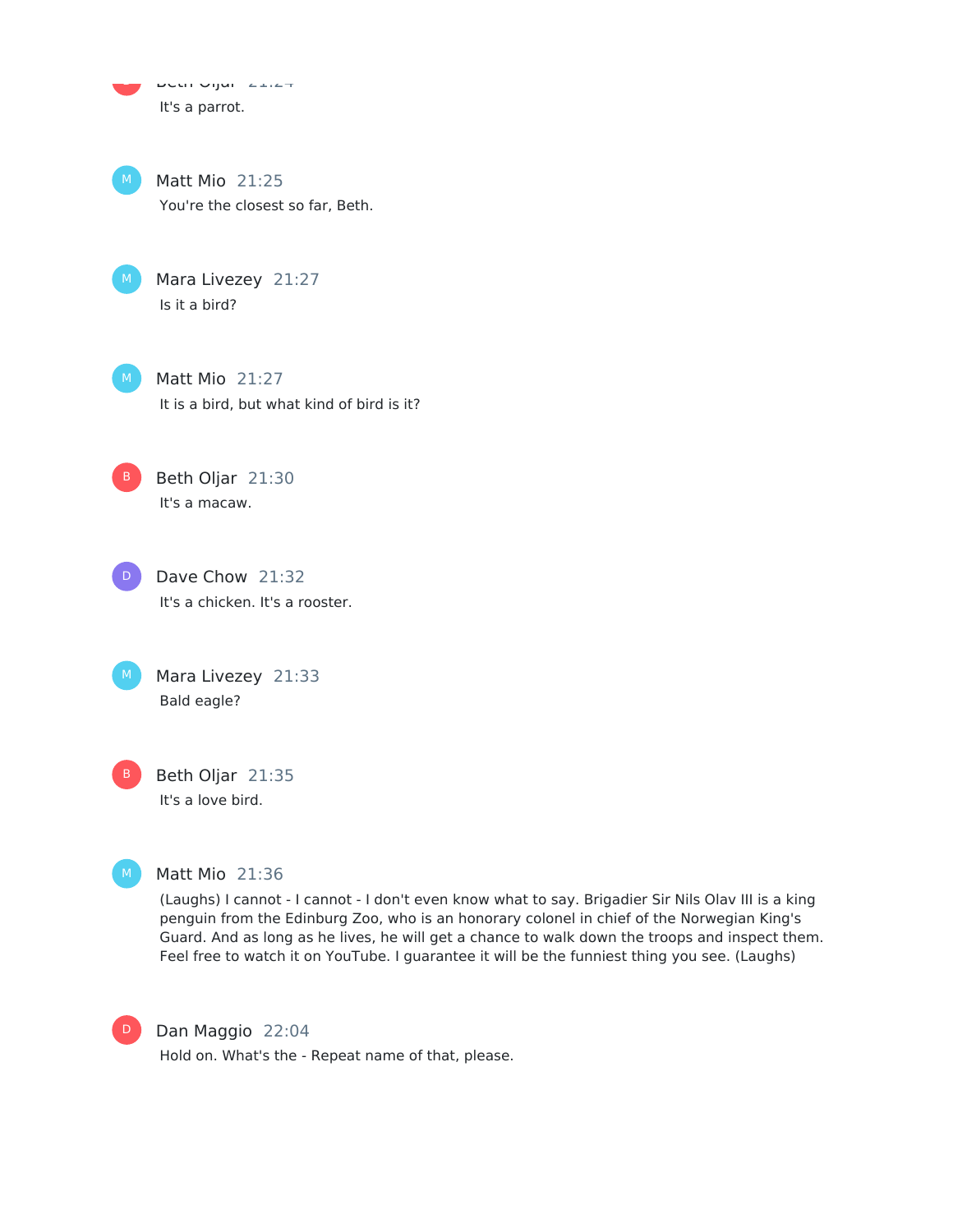James Tubbs 22:04 Wow.

> Matt Mio 22:07 Brigadier Sir Nils Olav III

D

Dave Chow 22:11 Wow.

B Beth Oljar 22:12 Or as they call him in Happy Feet, "The Great Guin".

M Mara Livezey 22:17 Oh my gosh, there's pictures.

 $M$ 

Matt Mio 22:19 I don't know if it's gonna work, but he sent a picture. I've got my stupid background thing on.

D Dave Chow 22:24 And we can't see it. Oh, dog-gone-it.

D Dave Chow 22:25 Yeah, I'm gonna see if I can turn it off - because it's just just too funny. Too funny to not show.

M Mara Livezey 22:32 He fits right in. His coloring, his suit.

Dan Maggio 22:34 Yeah. (Dave laughs)  $D$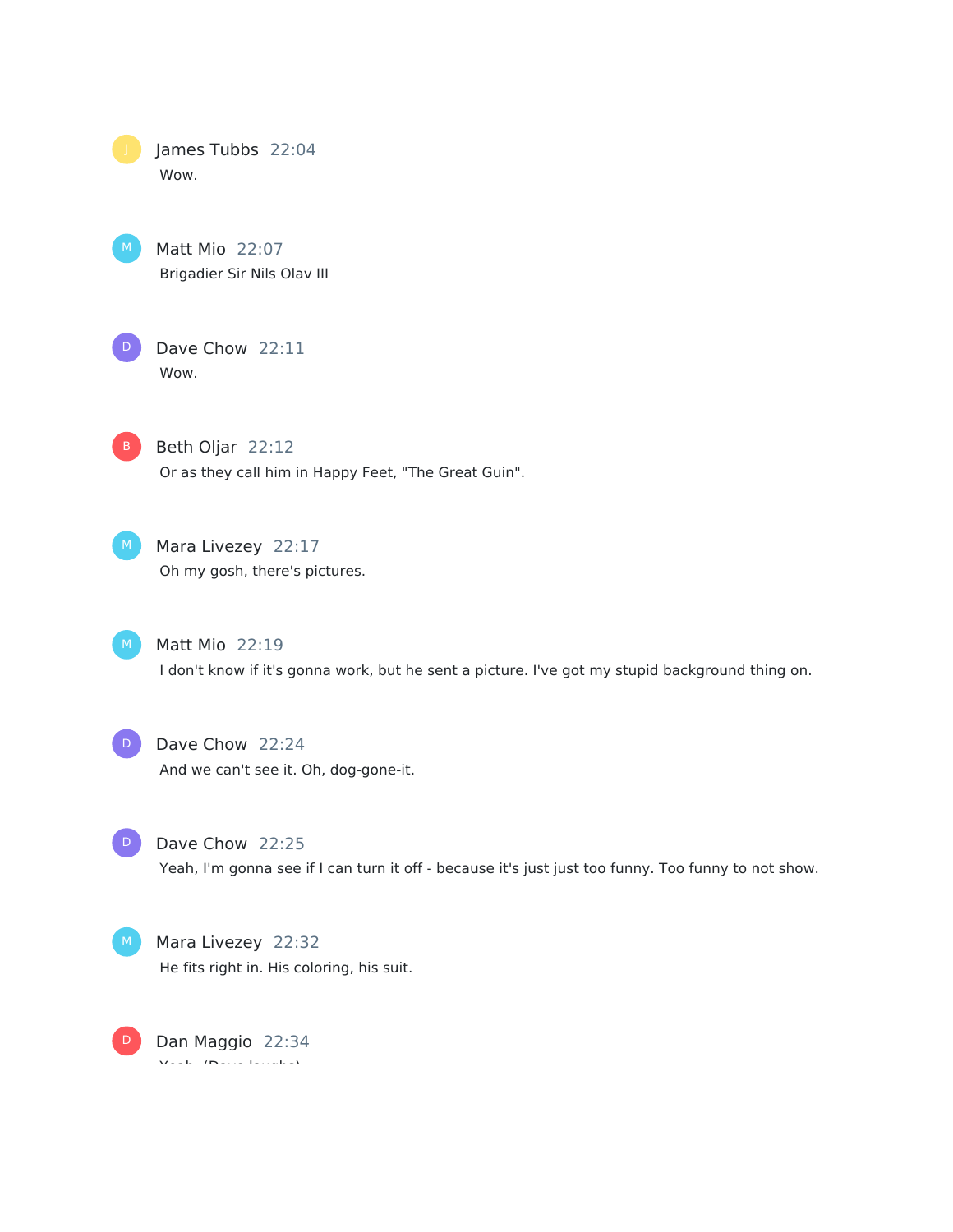Yeah. (Dave laughs)



D

Matt Mio 22:37

Why can I not figure this out quickly? Can you see that?

Dave Chow 22:40 There it is! Perfect!

Matt Mio 22:41 There he is -

> Beth Oljar 22:42 I love it!



Matt Mio 22:43 inspecting the troops.

Dave Chow 22:44 I love the armband too. That looks so regal.

D

Mara Livezey 22:47 What a cutie!



# Mara Livezey 22:48

Oh my gosh, that is so great. That is the coolest thing I've ever heard in my entire life. And you know - that is it from Ben. He's like "Best regards". I'm like, "Yeah, you kind of went all over the place". I love it.



#### Mara Livezey 23:00

Think about it, Matt: Joe Mendi didn't even get that kind of respect. You know, I mean -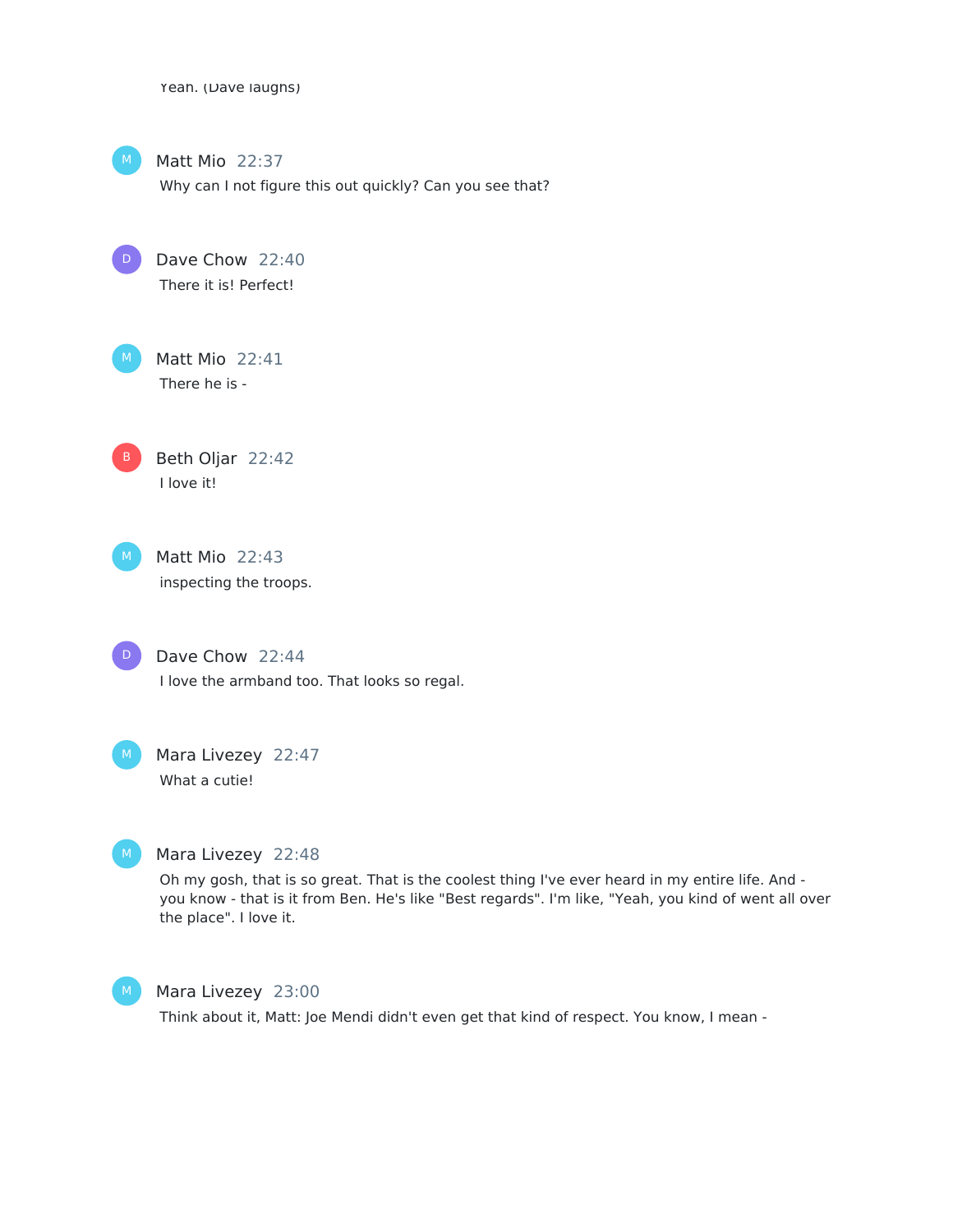# Matt Mio 23:04

I knew a Joe Mendi reference could not have been far behind. (Jim laughs)

Dave Chow 23:11  $D$ 

Oh, Joe Mendi



#### Matt Mio 23:12

All right. Professors, You know what time. The Imponderables of the Burroughs family haunt us forever. And this is kind of a cool one. I don't think we've ever done it before. But I've screwed that up as well. What's your favorite unsolved mystery? Whether it's something personal for you, your family, The United States, the region, the world. What's your favorite unsolved mystery?



# Dave Chow 23:34

I got one that haunts me my entire life. So, I mean -

Matt Mio 23:37 Uh-Oh



Beth Oljar 23:39 Oh, please!

Dave Chow 23:40 Seriously! D



Beth Oljar 23:40 There's - No! There is no Sasquatch.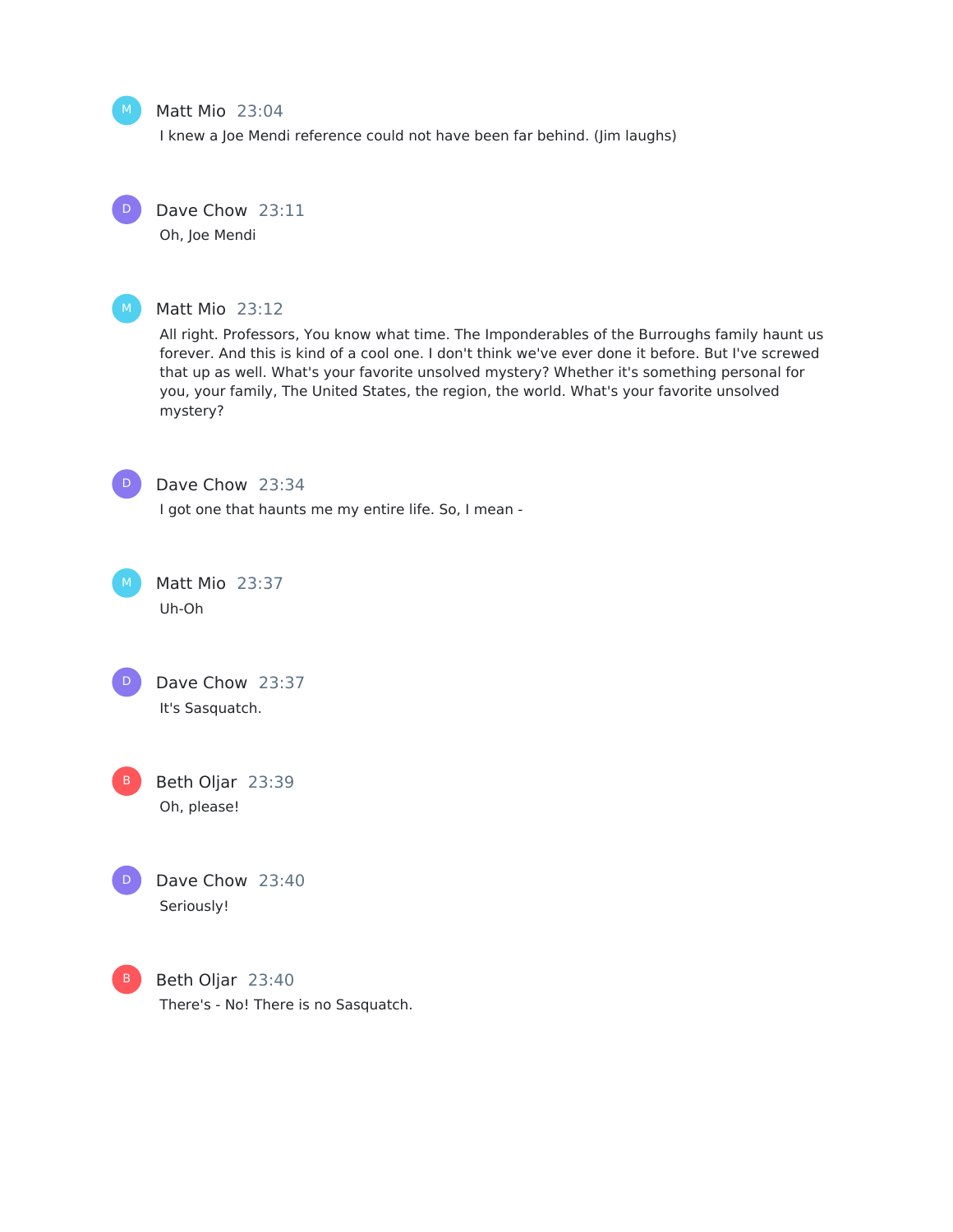Matt Mio 23:43 (Laughs)  $M_{\odot}$ 

Mara Livezey 23:45 I want to know what's going on in Area 51.  $M_{\odot}$ 



Matt Mio 23:49 That would be cool.

Mara Livezey 23:50 What's the government doing? (Laughs)  $M_{\odot}$ 



Matt Mio 23:51 Yeah.

Beth Oljar 23:52 Um, The Black Dahlia. B



#### Matt Mio 23:55

Yep, that's a good one. I feel like there's a list of things we could list and then pop into our caskets on our way out the door so we can make sure to ask The Almighty, but I'm always scared, Beth, that like if I asked about like, "What's the deal with Jack the Ripper?" "Oh, it was the dude that you guys knew it was, and there's nothing special about it". Like, you know, that's what science does.



# James Tubbs 24:14

For local color - It'd be nice to know what happened to Jimmy Hoffa.



Matt Mio 24:18 Yes, there's a good one.

 $\sim$   $\sim$   $\sim$   $\sim$   $\sim$   $\sim$ D.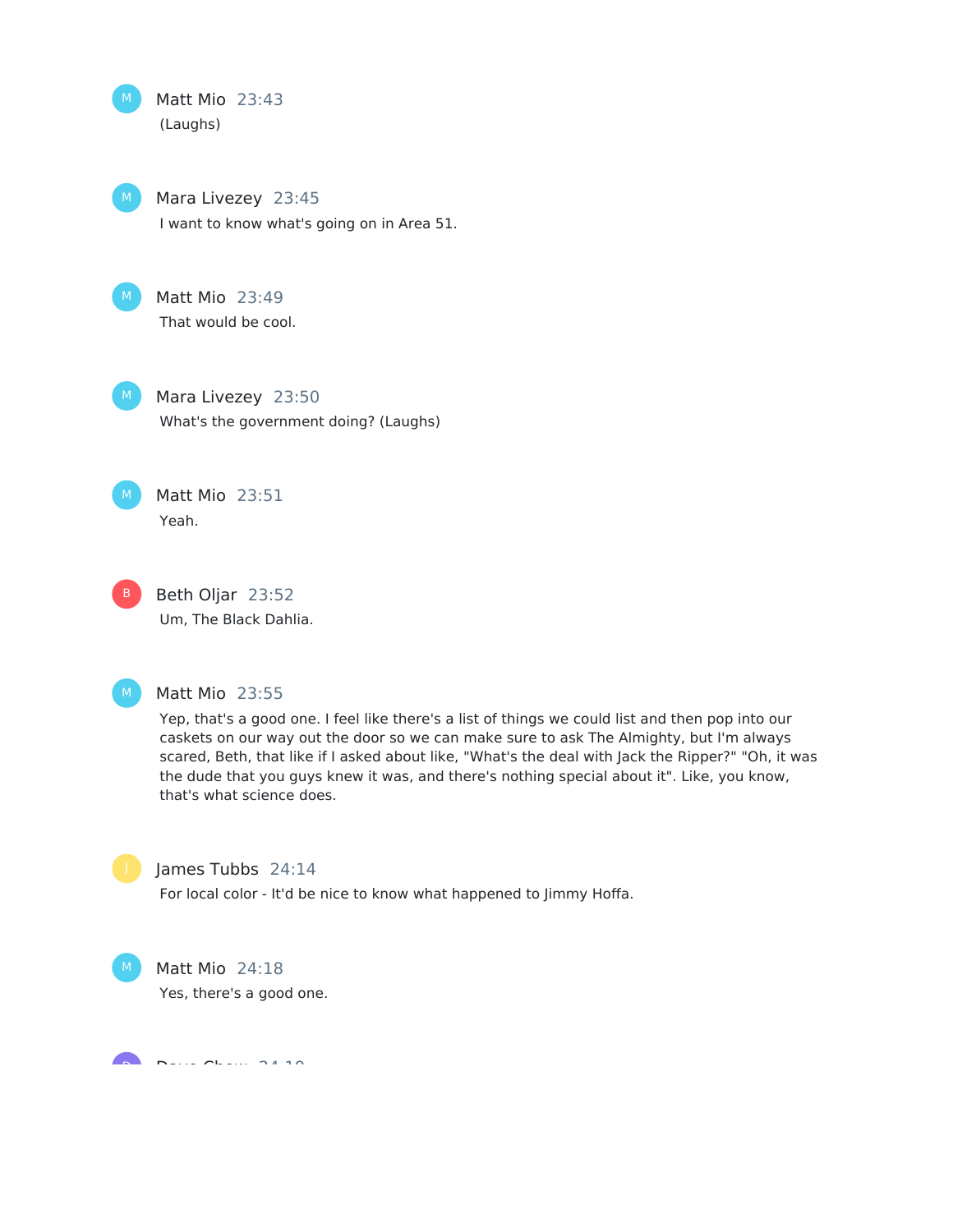D Dave Chow 24:19 Okay. That's a good one. All right.

Matt Mio 24:20 There's a good one. Wow.



Matt Mio 24:24 DB Sweeney. Yep.

Dave Chow 24:25 Or DB Cooper. **D** 

Beth Oljar 24:26 That's it. Sorry. Yeah,

> Matt Mio 24:28 Well, DB Cooper was Loki, Beth. You know that. (Dave laughs) I mean, it's already been proven.

Beth Oljar 24:34

And we're pretty sure we checked - Well, nevermind. I think we know who Jack the Ripper was.

Matt Mio 24:39 Right.



Dave Chow 24:40 Beth I'm serious. I want to know - definitive proof - if Bigfoot's real.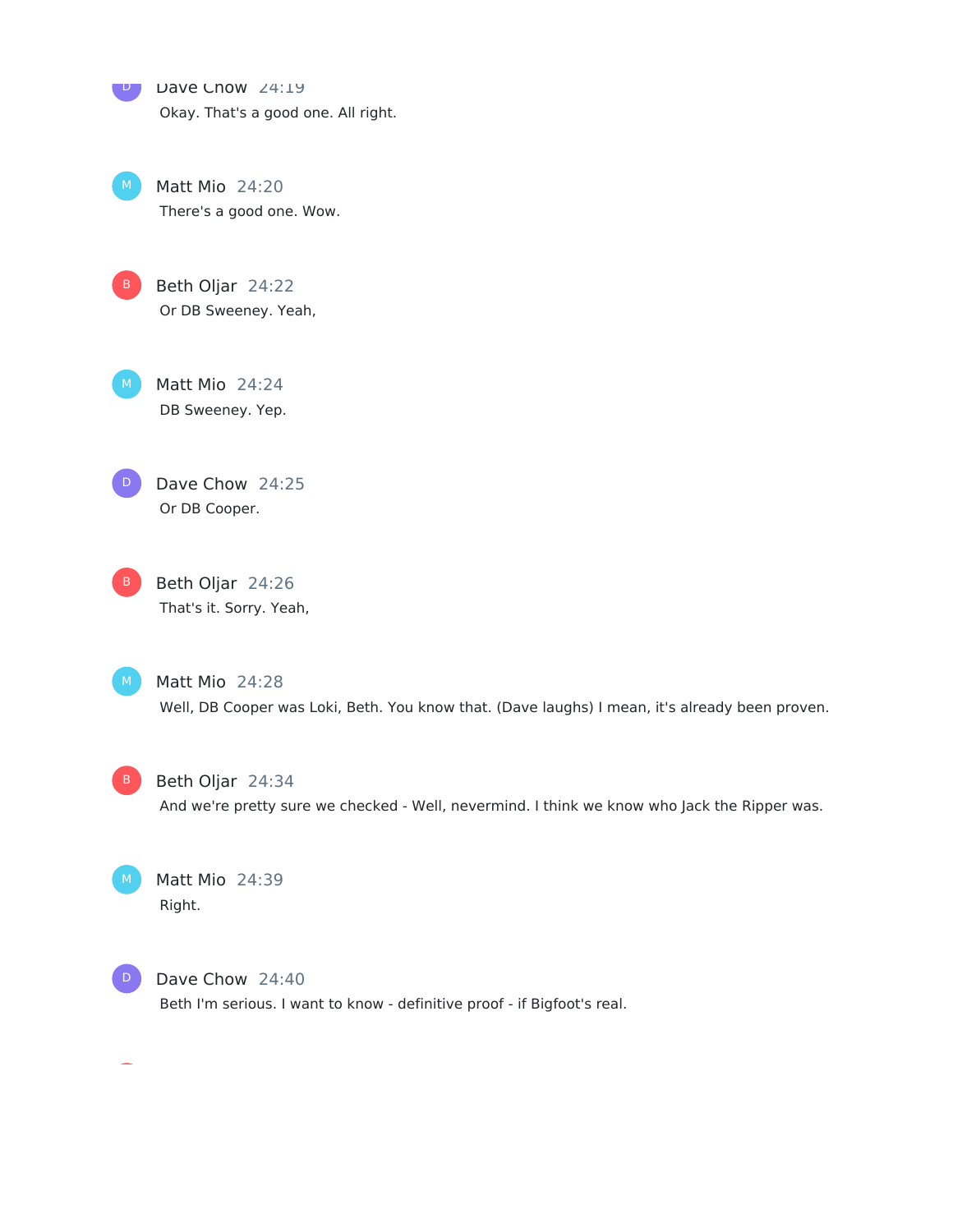Beth Oljar 24:45 He's not. It's just not. B

Dan Maggio 24:49 You can't - D



Dave Chow 24:49 Okay.

Matt Mio 24:50 Dan: What are you thinking here?



Dan Maggio 24:52

I don't know how - I I don't have anything really.



# Dave Chow 24:55

Don't you want to know like the 11 herbs and spices that are in The Colonel's chicken or something. I mean,



# Beth Oljar 24:59

That would be good, and now I'm craving Kentucky Fried Chicken.



#### Matt Mio 25:02

Oh, geez! Isn't that the way we always end these shows.



# Dave Chow 25:07

It's always on food.



#### Matt Mio 25:08

Dan, you look like you're being pensive though. Maybe there's something in there.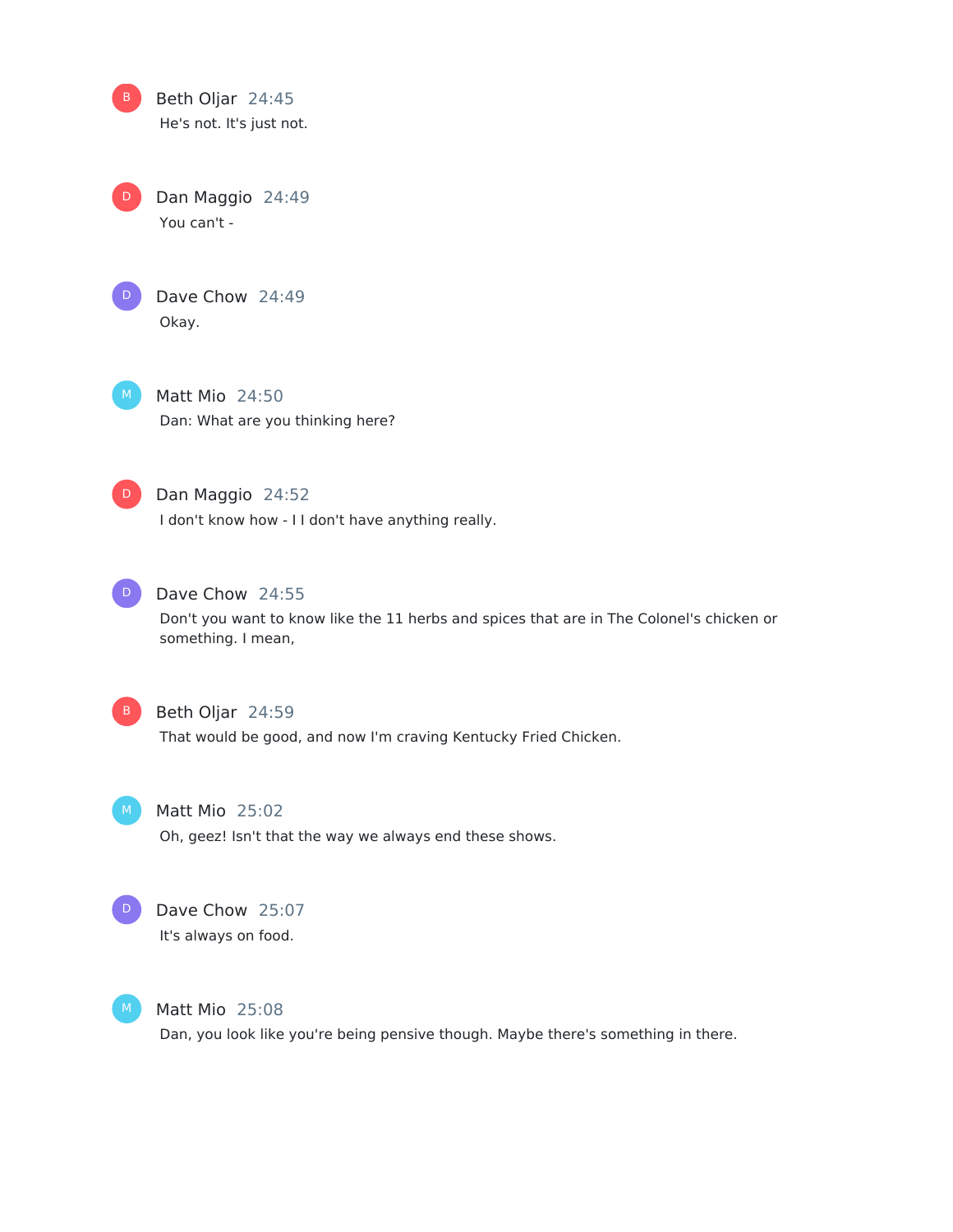

#### Dan Maggio 25:11

I'm trying to think about what mystery have I always wanted to find the answer for, but I don't have one.

James Tubbs 25:17 Loch Ness Monster?

D

Dan Maggio 25:18 No.

Mara Livezey 25:20 Probably not real  $M_{\odot}$ 



#### Dan Maggio 25:24

We're gonna get letters from Scotland now.



### Beth Oljar 25:25

I think the balance of probability is against Sasquatch. I mean, I'm not absolutely certain, but it seems to be incredibly unlikely.



#### Dave Chow 25:34

Yeah, but they also said that about the mountain gorilla a century ago too.



#### Beth Oljar 25:39

Yeah, but science has advanced quite a ways since, you know, a century ago



#### Matt Mio 25:45

So what about - What about, like, construction of the Great Pyramid at Giza? Like there's -

Beth Oliar 25:51  $\overline{B}$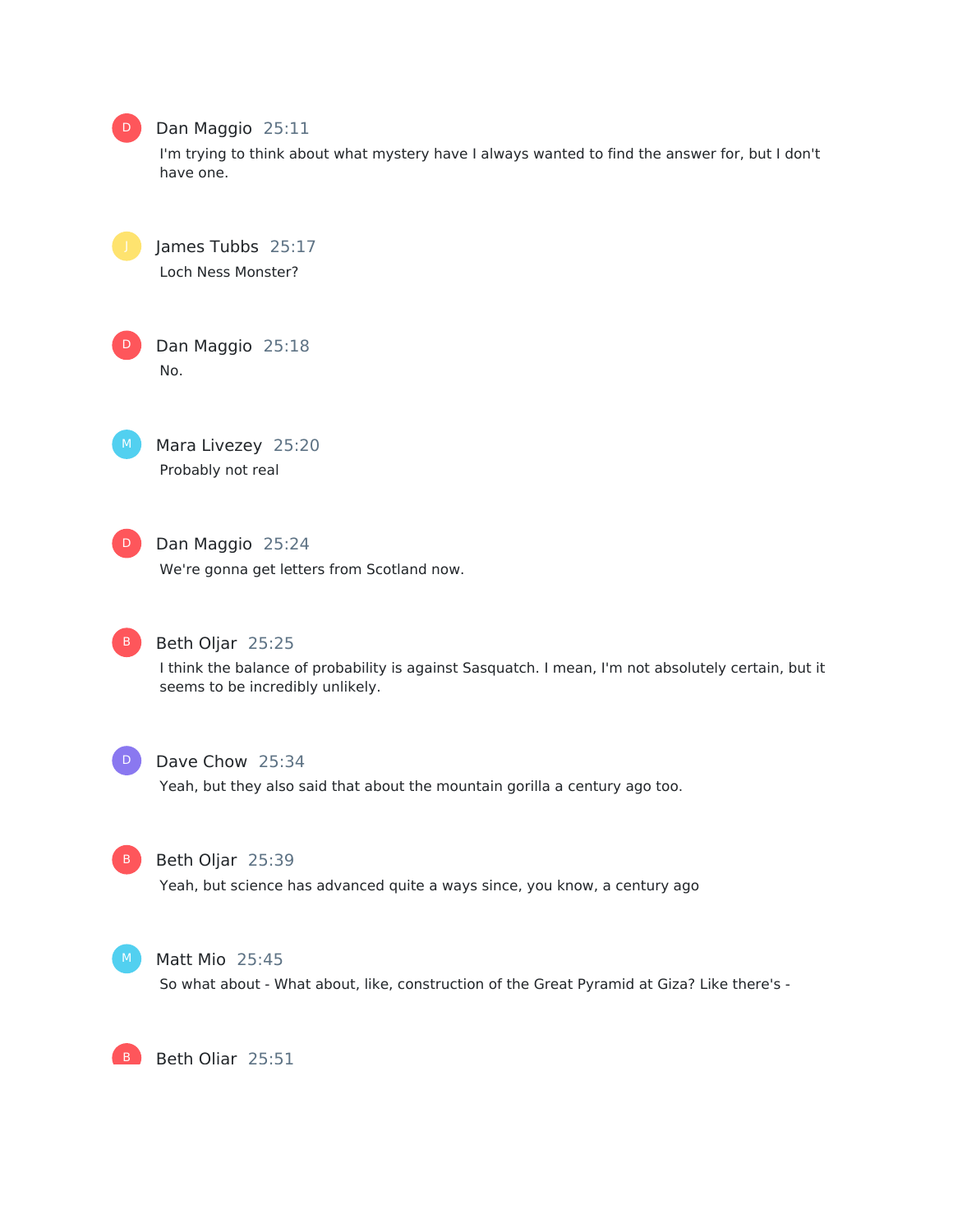Beth Oljar 25:51 Well, slaves. Dave Chow 25:56 Dan, I got one for you. Is there such thing as a last digit of pi? D Dan Maggio 26:01 All right. Easter Island.  $M$  Matt Mio 26:04 Easter Island is a good one. That's a good one. Absolutely. James Tubbs 26:07 Stonehenge. M Mara Livezey 26:07 Stonehenge. Yeah. B Beth Oljar 26:08 What happened to Amelia Earhart? Matt Mio 26:08 Yeah. Matt Mio 26:12 Mm-hm. Mm-hm. Dave Chow 26:12 Or her luggage.  $D$ D

Dan Maggio 26:14 D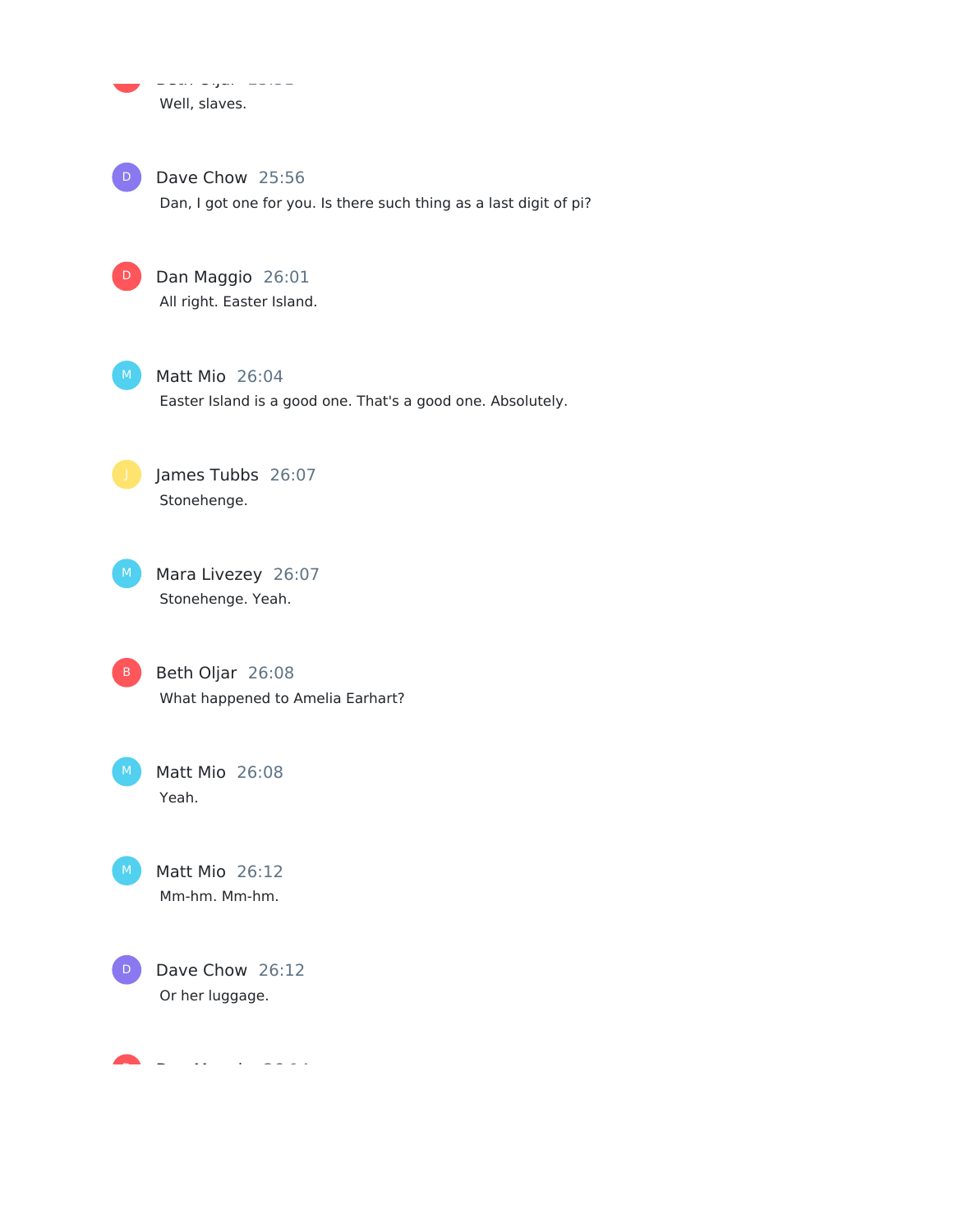

#### D Dan Maggio 26:14

We all know what happened. It's just we just don't know where

Matt Mio 26:17 yeah, yes.



#### Beth Oljar 26:18

Yeah, that's true. Obviously she's not still alive.



Dave Chow 26:25

Okay. Or better yet. Why do cats need more litter boxes than - you know?



James Tubbs 26:30 Why do cats need screen time.

Dave Chow 26:35 Mara's cats do. D





#### Beth Oljar 26:37

Because we're cats. You know, we're, you know, we're always the own - Our own explanation for anything that we do is just that we're cats,



#### B Beth Oljar 26:44

Wait a minute. Okay, I got one. Why did why did Jim Tubbs hop on that flight back from Hawaii? That's a mystery that I'll never -



#### James Tubbs 26:52

Well, it's because I already paid for the ticket.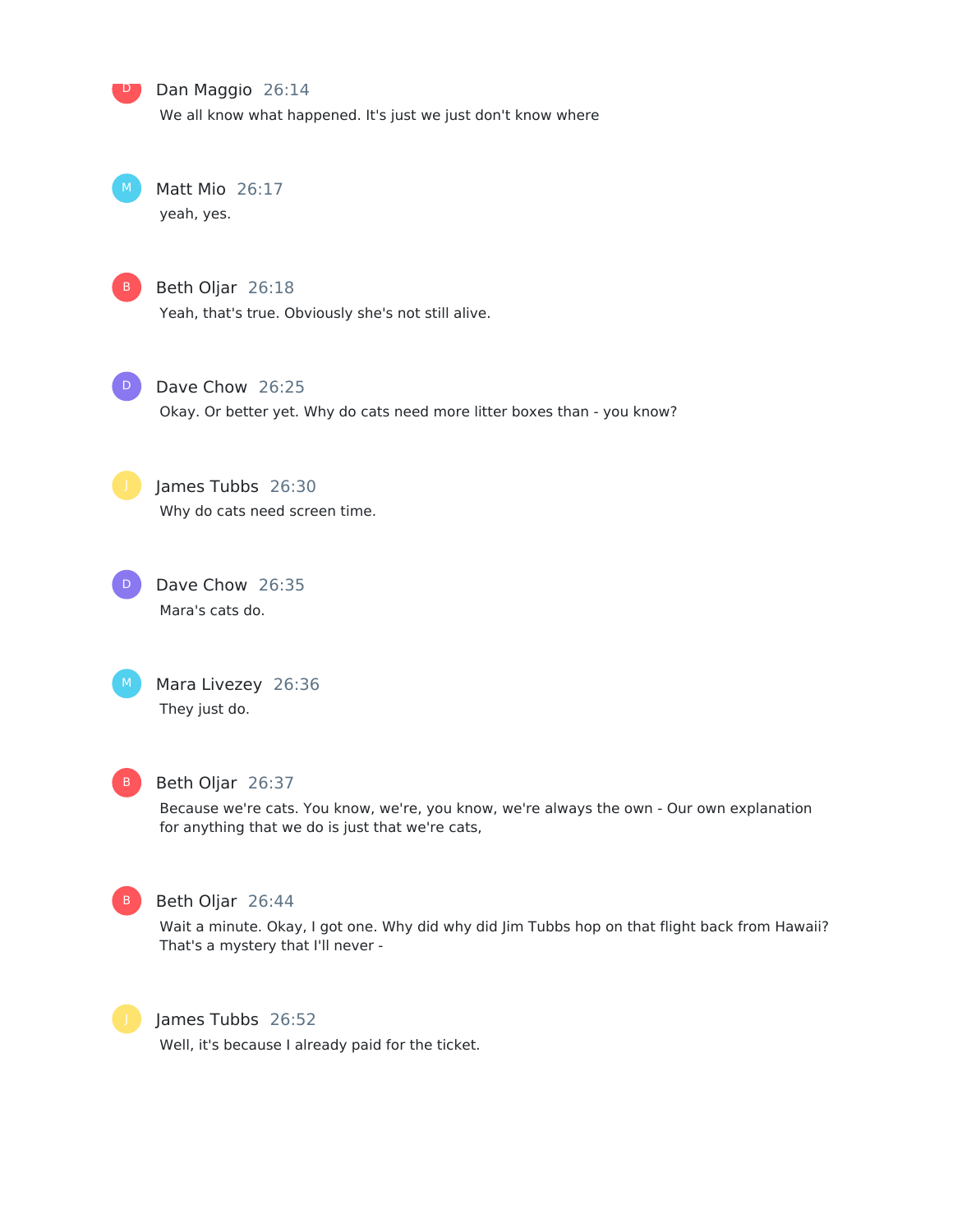

That's not an excuse.

James Tubbs 26:57 Oh, yeah it is.

B

#### Beth Oljar 27:00

So what's yours, Matt? I mean, did you say?



#### Beth Oljar 27:02

Well, I think the Great Pyramids is a good one. I mean, there's certain things that you just can't be - It's like, it's so tantalizing to think that there's an answer. But after studying science for almost 25 years, I already know that at least half of the things we could list here, whether we're actually watching an episode of Unsolved Mysteries, or thinking about Unsolved Mysteries, is it's going to be like, "Oh, that was just - that was Bob Smith". You know, it's like



#### Beth Oljar 27:30

It may be totally anticlimactic. Right, is that it?



#### Matt Mio 27:35

Yeah. Anti-climactic. I mean, we love to build drama into these things. And I will be honest, I grew up on Unsolved Mysteries. They started rebooting that on Netflix, I was not missing a single episode. They were absolutely stellar. Something about a documentary without a narrator. You're just putting it together yourself. And I'm like, "This is better than half of the movies I've seen. This is awesome". You know.



Dave Chow 27:49 Mm-hm. Yeah. D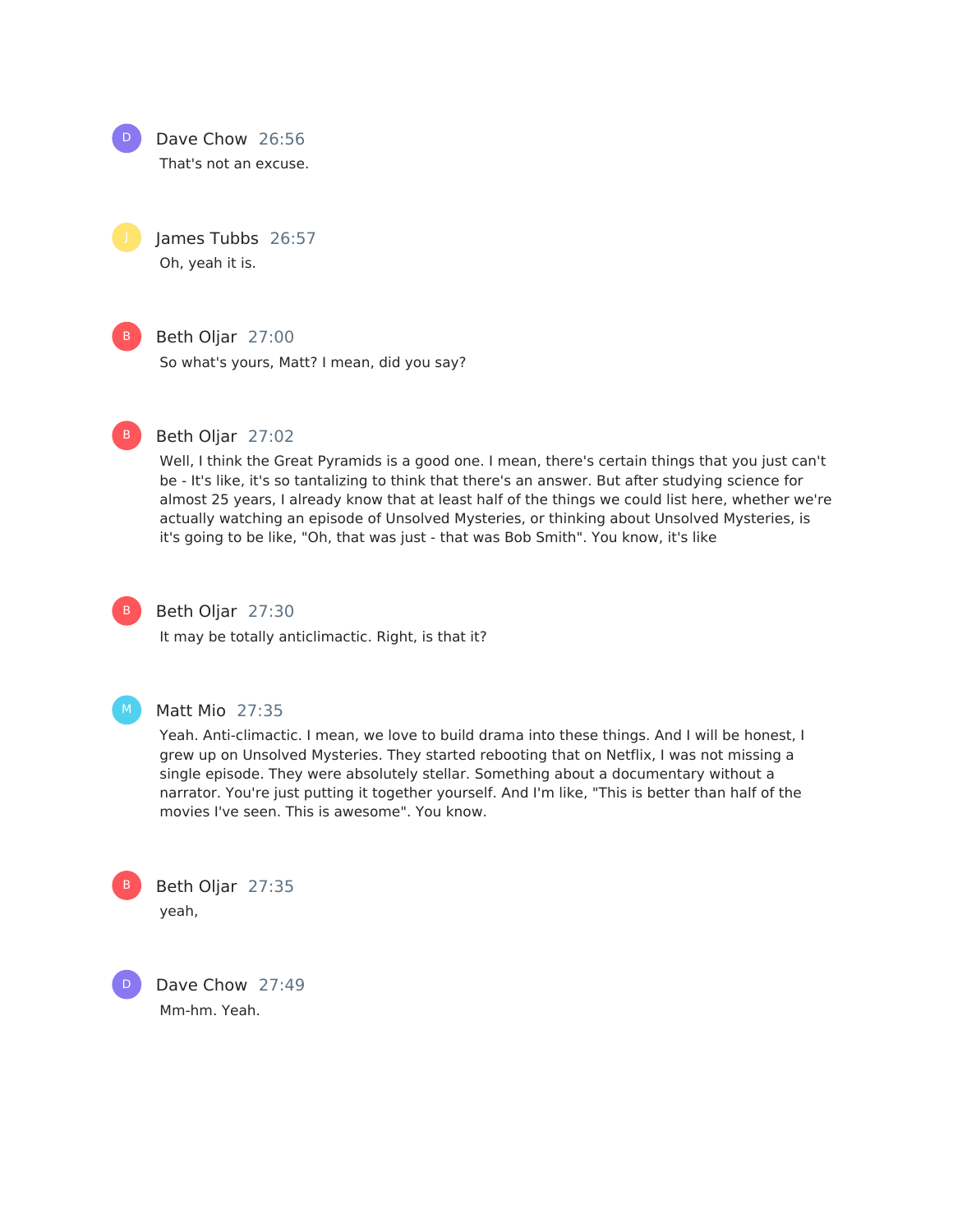

# Matt Mio 27:53

Professors, it's sort of a downer way to end our episode, but I'm afraid we're out of time. So yeah, from all these intellectuals, to you, our listener, it's probably a really dumb explanation. And with that, our time has come to say goodbye, Jim.

James Tubbs 28:11 Bye. Matt Mio 28:14 Dave. Dave Chow 28:15 See ya. Matt Mio 28:15 Mara Mara Livezey 28:16 Bye Matt Mio 28:17 Beth B Beth Oljar 28:18 Pursue the dumb explanation Matt Mio 28:20 and Dan D Dan Maggio 28:22 Good-bye  $D$  $M$  $\vert$  M  $\rangle$